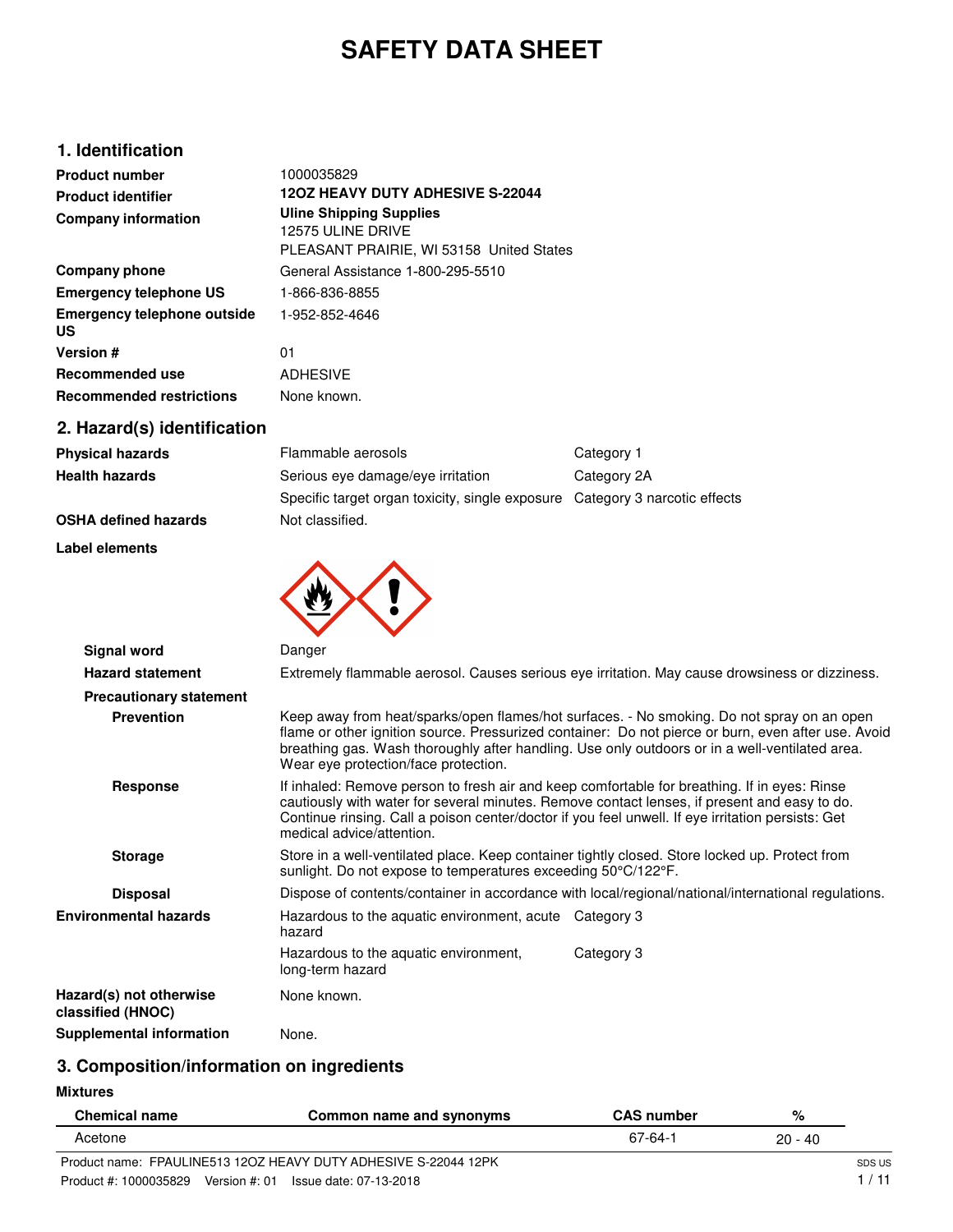| <b>Chemical name</b>                     | Common name and synonyms | <b>CAS number</b> | %          |
|------------------------------------------|--------------------------|-------------------|------------|
| <b>Butane</b>                            |                          | 106-97-8          | $10 - 20$  |
| Propane                                  |                          | 74-98-6           | $10 - 20$  |
| Dimethyl Ether                           |                          | 115-10-6          | $2.5 - 10$ |
| Methyl Acetate                           |                          | 79-20-9           | $2.5 - 10$ |
| Parachlorobenzotrifluoride (pcbtf)       |                          | 98-56-6           | $2.5 - 10$ |
| n-Heptane                                |                          | 142-82-5          | $1 - 2.5$  |
| Other components below reportable levels |                          |                   | $20 - 40$  |

\*Designates that a specific chemical identity and/or percentage of composition has been withheld as a trade secret.

## **4. First-aid measures**

| <b>Inhalation</b>                                                            | Remove victim to fresh air and keep at rest in a position comfortable for breathing. Call a POISON<br>CENTER or doctor/physician if you feel unwell.                                                  |  |
|------------------------------------------------------------------------------|-------------------------------------------------------------------------------------------------------------------------------------------------------------------------------------------------------|--|
| <b>Skin contact</b>                                                          | Wash off with soap and water. Get medical attention if irritation develops and persists.                                                                                                              |  |
| Eye contact                                                                  | Immediately flush eyes with plenty of water for at least 15 minutes. Remove contact lenses, if<br>present and easy to do. Continue rinsing. If eye irritation persists: Get medical advice/attention. |  |
| Ingestion                                                                    | In the unlikely event of swallowing contact a physician or poison control center. Rinse mouth.                                                                                                        |  |
| <b>Most important</b><br>symptoms/effects, acute and<br>delayed              | May cause drowsiness and dizziness. Headache. Nausea, vomiting. Severe eye irritation.<br>Symptoms may include stinging, tearing, redness, swelling, and blurred vision.                              |  |
| Indication of immediate<br>medical attention and special<br>treatment needed | Provide general supportive measures and treat symptomatically. Keep victim under observation.<br>Symptoms may be delayed.                                                                             |  |
| <b>General information</b>                                                   | Ensure that medical personnel are aware of the material(s) involved, and take precautions to<br>protect themselves.                                                                                   |  |
| 5. Fire-fighting measures                                                    |                                                                                                                                                                                                       |  |
| Suitable extinguishing media                                                 | Alcohol resistant foam. Powder. Carbon dioxide (CO2).                                                                                                                                                 |  |
| Unsuitable extinguishing<br>media                                            | Do not use water jet as an extinguisher, as this will spread the fire.                                                                                                                                |  |
| Specific hazards arising from<br>the chemical                                | Contents under pressure. Pressurized container may explode when exposed to heat or flame.<br>During fire, gases hazardous to health may be formed.                                                    |  |
| Special protective equipment<br>and precautions for firefighters             | Firefighters must use standard protective equipment including flame retardant coat, helmet with<br>face shield, gloves, rubber boots, and in enclosed spaces, SCBA.                                   |  |

Move containers from fire area if you can do so without risk. Containers should be cooled with water to prevent vapor pressure build up. For massive fire in cargo area, use unmanned hose holder or monitor nozzles, if possible. If not, withdraw and let fire burn out. **equipment/instructions**

Use standard firefighting procedures and consider the hazards of other involved materials. Move containers from fire area if you can do so without risk. Use water spray to cool unopened containers. In the event of fire and/or explosion do not breathe fumes. **Specific methods**

General fire hazards **Extremely flammable aerosol.** 

# **6. Accidental release measures**

**Fire fighting**

| Personal precautions,<br>protective equipment and<br>emergency procedures | Keep unnecessary personnel away. Keep people away from and upwind of spill/leak. Wear<br>appropriate protective equipment and clothing during clean-up. Avoid breathing gas. Do not touch<br>damaged containers or spilled material unless wearing appropriate protective clothing. Ventilate<br>closed spaces before entering them. Local authorities should be advised if significant spillages<br>cannot be contained. For personal protection, see section 8 of the SDS.                                                                                                                                       |
|---------------------------------------------------------------------------|--------------------------------------------------------------------------------------------------------------------------------------------------------------------------------------------------------------------------------------------------------------------------------------------------------------------------------------------------------------------------------------------------------------------------------------------------------------------------------------------------------------------------------------------------------------------------------------------------------------------|
| Methods and materials for<br>containment and cleaning up                  | Refer to attached safety data sheets and/or instructions for use. Stop leak if you can do so without<br>risk. Move the cylinder to a safe and open area if the leak is irreparable. Isolate area until gas has<br>dispersed. Eliminate all ignition sources (no smoking, flares, sparks, or flames in immediate area).<br>Keep combustibles (wood, paper, oil, etc.) away from spilled material. Prevent product from<br>entering drains. Cover with plastic sheet to prevent spreading. Absorb in vermiculite, dry sand or<br>earth and place into containers. Following product recovery, flush area with water. |
|                                                                           | Small Spills: Wipe up with absorbent material (e.g. cloth, fleece). Clean surface thoroughly to<br>remove residual contamination. For waste disposal, see section 13 of the SDS.                                                                                                                                                                                                                                                                                                                                                                                                                                   |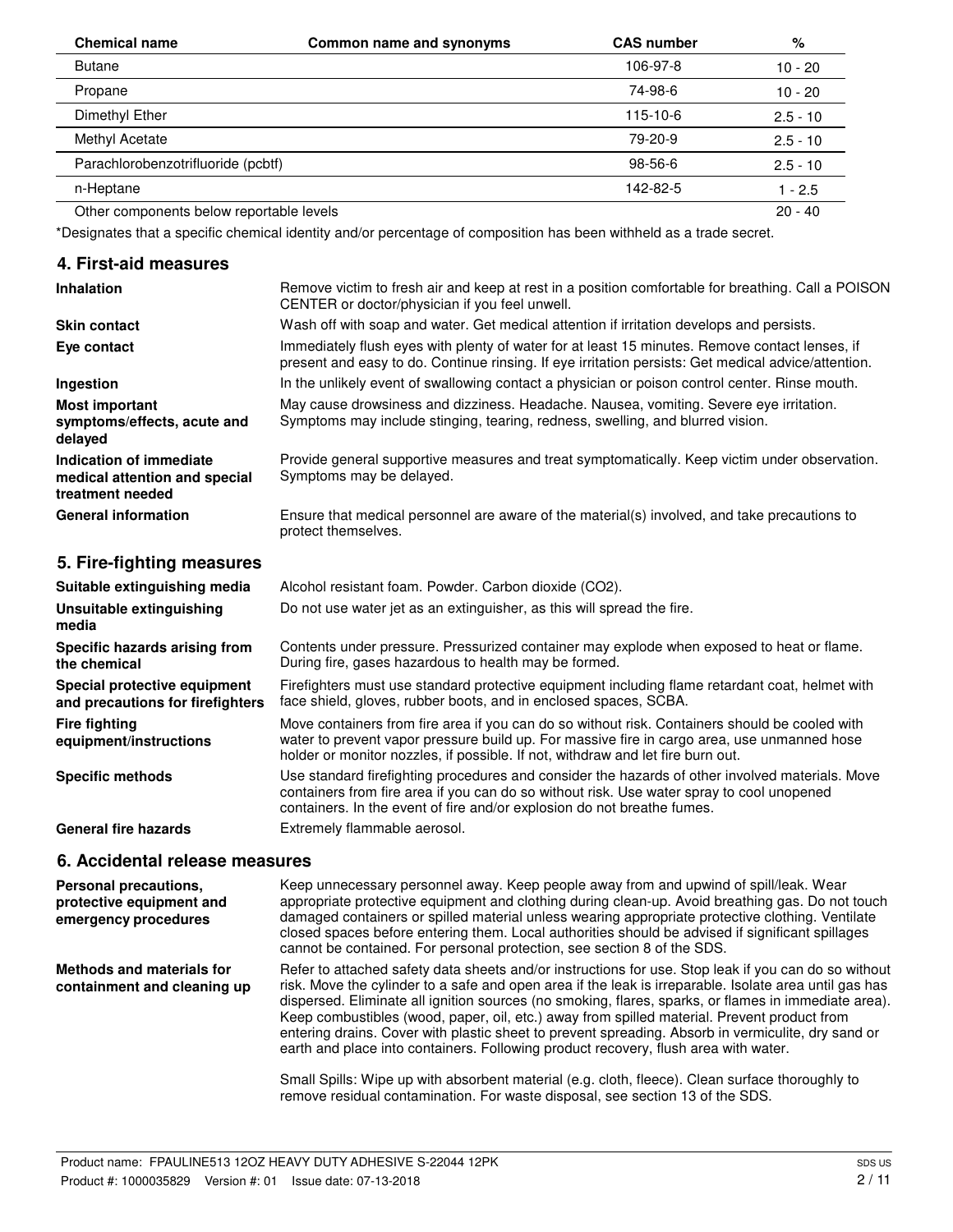| <b>Environmental precautions</b>                                | Avoid release to the environment. Inform appropriate managerial or supervisory personnel of all<br>environmental releases. Prevent further leakage or spillage if safe to do so. Avoid discharge into<br>drains, water courses or onto the ground.                                                                                                                                                                                                                                                                                                                                                                                                                                                                                      |
|-----------------------------------------------------------------|-----------------------------------------------------------------------------------------------------------------------------------------------------------------------------------------------------------------------------------------------------------------------------------------------------------------------------------------------------------------------------------------------------------------------------------------------------------------------------------------------------------------------------------------------------------------------------------------------------------------------------------------------------------------------------------------------------------------------------------------|
| 7. Handling and storage                                         |                                                                                                                                                                                                                                                                                                                                                                                                                                                                                                                                                                                                                                                                                                                                         |
| Precautions for safe handling                                   | Pressurized container: Do not pierce or burn, even after use. Do not use if spray button is missing<br>or defective. Do not spray on a naked flame or any other incandescent material. Do not smoke<br>while using or until sprayed surface is thoroughly dry. Do not cut, weld, solder, drill, grind, or<br>expose containers to heat, flame, sparks, or other sources of ignition. All equipment used when<br>handling the product must be grounded. Do not re-use empty containers. Avoid breathing gas.<br>Avoid contact with eyes. Avoid prolonged exposure. Use only in well-ventilated areas. Wear<br>appropriate personal protective equipment. Avoid release to the environment. Observe good<br>industrial hygiene practices. |
| Conditions for safe storage,<br>including any incompatibilities | Level 2 Aerosol.<br>Store locked up. Pressurized container. Protect from sunlight and do not expose to temperatures<br>exceeding 50°C/122 °F. Do not puncture, incinerate or crush. Do not handle or store near an open<br>flame, heat or other sources of ignition. This material can accumulate static charge which may<br>cause spark and become an ignition source. Store away from incompatible materials (see Section<br>10 of the SDS).                                                                                                                                                                                                                                                                                          |

# **8. Exposure controls/personal protection**

# **Occupational exposure limits**

# **US. OSHA Table Z-1 Limits for Air Contaminants (29 CFR 1910.1000)**

| <b>Components</b>                           | <b>Type</b> | Value      |  |
|---------------------------------------------|-------------|------------|--|
| Acetone (CAS 67-64-1)                       | PEL         | 2400 mg/m3 |  |
|                                             |             | 1000 ppm   |  |
| Methyl Acetate (CAS<br>79-20-9)             | <b>PEL</b>  | 610 mg/m3  |  |
|                                             |             | 200 ppm    |  |
| n-Heptane (CAS 142-82-5)                    | <b>PEL</b>  | 2000 mg/m3 |  |
|                                             |             | 500 ppm    |  |
| Propane (CAS 74-98-6)                       | <b>PEL</b>  | 1800 mg/m3 |  |
|                                             |             | 1000 ppm   |  |
| <b>US. ACGIH Threshold Limit Values</b>     |             |            |  |
| <b>Components</b>                           | <b>Type</b> | Value      |  |
| Acetone (CAS 67-64-1)                       | <b>STEL</b> | 500 ppm    |  |
|                                             | <b>TWA</b>  | 250 ppm    |  |
| Butane (CAS 106-97-8)                       | <b>STEL</b> | 1000 ppm   |  |
| Methyl Acetate (CAS<br>79-20-9)             | <b>STEL</b> | 250 ppm    |  |
|                                             | <b>TWA</b>  | 200 ppm    |  |
| n-Heptane (CAS 142-82-5)                    | <b>STEL</b> | 500 ppm    |  |
|                                             | <b>TWA</b>  | 400 ppm    |  |
| US. NIOSH: Pocket Guide to Chemical Hazards |             |            |  |
| <b>Components</b>                           | <b>Type</b> | Value      |  |
| Acetone (CAS 67-64-1)                       | <b>TWA</b>  | 590 mg/m3  |  |
|                                             |             | 250 ppm    |  |
| Butane (CAS 106-97-8)                       | <b>TWA</b>  | 1900 mg/m3 |  |
|                                             |             | 800 ppm    |  |
| Methyl Acetate (CAS<br>79-20-9)             | <b>STEL</b> | 760 mg/m3  |  |
|                                             |             | 250 ppm    |  |
|                                             | <b>TWA</b>  | 610 mg/m3  |  |
|                                             |             | 200 ppm    |  |
| n-Heptane (CAS 142-82-5)                    | Ceiling     | 1800 mg/m3 |  |
|                                             |             | 440 ppm    |  |
|                                             | <b>TWA</b>  | 350 mg/m3  |  |
|                                             |             | 85 ppm     |  |
| Propane (CAS 74-98-6)                       | <b>TWA</b>  | 1800 mg/m3 |  |
|                                             |             | 1000 ppm   |  |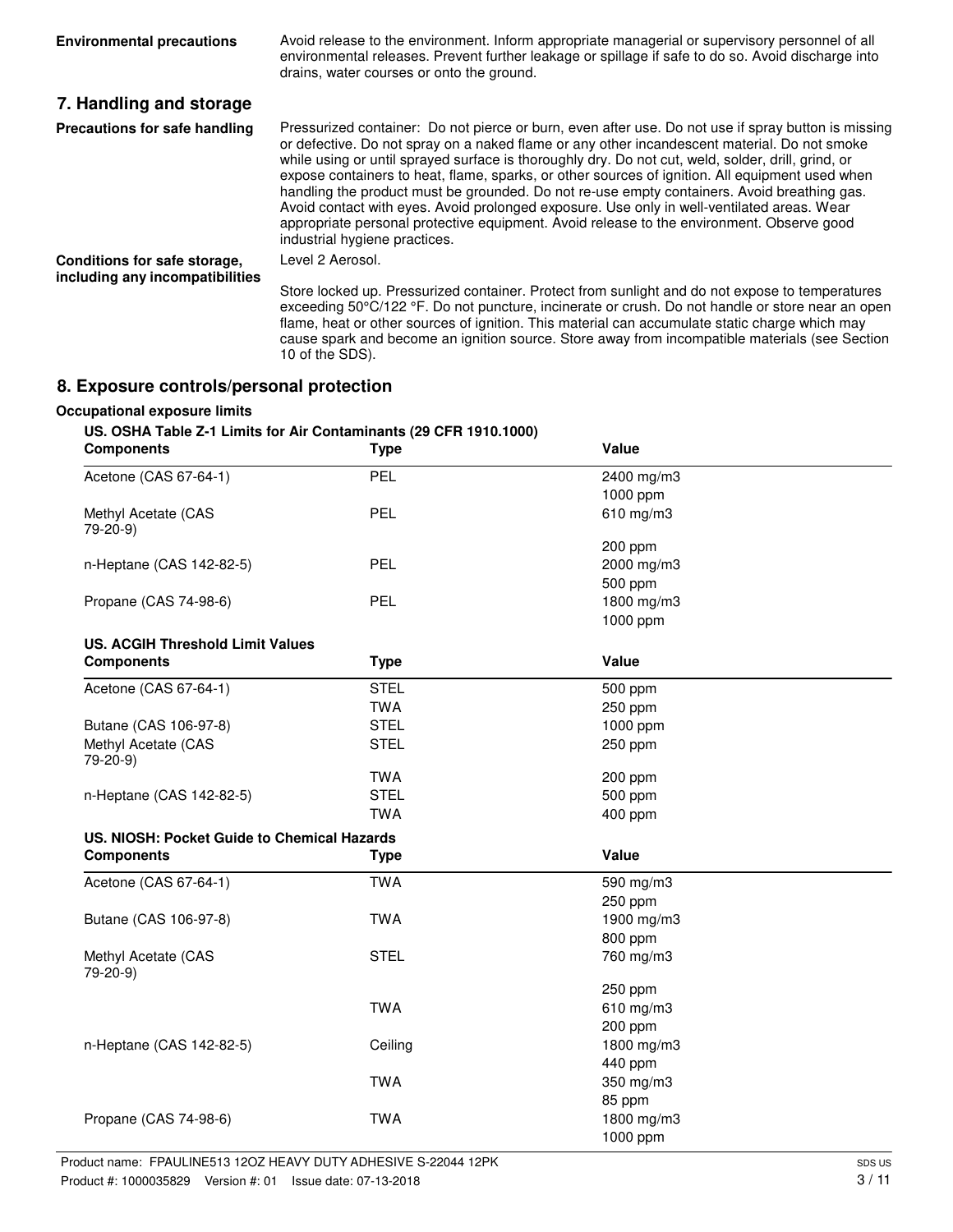| US. Workplace Environmental Exposure Level (WEEL) Guides<br><b>Components</b> |                          | <b>Type</b>                                                                                                                                                                                                                                                                                                                                                                                                    |                 | Value                |  |
|-------------------------------------------------------------------------------|--------------------------|----------------------------------------------------------------------------------------------------------------------------------------------------------------------------------------------------------------------------------------------------------------------------------------------------------------------------------------------------------------------------------------------------------------|-----------------|----------------------|--|
| Dimethyl Ether (CAS<br>$115-10-6$                                             | <b>TWA</b>               |                                                                                                                                                                                                                                                                                                                                                                                                                | 1880 mg/m3      |                      |  |
|                                                                               |                          |                                                                                                                                                                                                                                                                                                                                                                                                                |                 | 1000 ppm             |  |
| <b>Biological limit values</b>                                                |                          |                                                                                                                                                                                                                                                                                                                                                                                                                |                 |                      |  |
| <b>ACGIH Biological Exposure Indices</b>                                      |                          |                                                                                                                                                                                                                                                                                                                                                                                                                |                 |                      |  |
| <b>Components</b>                                                             | Value                    | <b>Determinant</b>                                                                                                                                                                                                                                                                                                                                                                                             | <b>Specimen</b> | <b>Sampling Time</b> |  |
| Acetone (CAS 67-64-1)                                                         | $25 \text{ mg/l}$        | Acetone                                                                                                                                                                                                                                                                                                                                                                                                        | Urine           | $\star$              |  |
| * - For sampling details, please see the source document.                     |                          |                                                                                                                                                                                                                                                                                                                                                                                                                |                 |                      |  |
| Appropriate engineering<br>controls                                           | eyewash station.         | Good general ventilation (typically 10 air changes per hour) should be used. Ventilation rates<br>should be matched to conditions. If applicable, use process enclosures, local exhaust ventilation,<br>or other engineering controls to maintain airborne levels below recommended exposure limits. If<br>exposure limits have not been established, maintain airborne levels to an acceptable level. Provide |                 |                      |  |
| Individual protection measures, such as personal protective equipment         |                          |                                                                                                                                                                                                                                                                                                                                                                                                                |                 |                      |  |
| Eye/face protection                                                           |                          | Wear safety glasses with side shields (or goggles).                                                                                                                                                                                                                                                                                                                                                            |                 |                      |  |
| <b>Skin protection</b>                                                        |                          |                                                                                                                                                                                                                                                                                                                                                                                                                |                 |                      |  |
| <b>Hand protection</b>                                                        | supplier.                | Wear appropriate chemical resistant gloves. Suitable gloves can be recommended by the glove                                                                                                                                                                                                                                                                                                                    |                 |                      |  |
| <b>Other</b>                                                                  |                          | Wear suitable protective clothing.                                                                                                                                                                                                                                                                                                                                                                             |                 |                      |  |
| <b>Respiratory protection</b>                                                 | air-supplied respirator. | If permissible levels are exceeded use NIOSH mechanical filter / organic vapor cartridge or an                                                                                                                                                                                                                                                                                                                 |                 |                      |  |
| <b>Thermal hazards</b>                                                        |                          | Wear appropriate thermal protective clothing, when necessary.                                                                                                                                                                                                                                                                                                                                                  |                 |                      |  |
| <b>General hygiene</b><br>considerations                                      |                          | When using do not smoke. Always observe good personal hygiene measures, such as washing<br>after handling the material and before eating, drinking, and/or smoking. Routinely wash work<br>clothing and protective equipment to remove contaminants.                                                                                                                                                           |                 |                      |  |
| 9. Physical and chemical properties                                           |                          |                                                                                                                                                                                                                                                                                                                                                                                                                |                 |                      |  |

# **9. Physical and chemical properties**

| Appearance                                   |                                            |
|----------------------------------------------|--------------------------------------------|
| <b>Physical state</b>                        | Gas.                                       |
| Form                                         | Aerosol.                                   |
| Color                                        | Not available.                             |
| Odor                                         | Not available.                             |
| <b>Odor threshold</b>                        | Not available.                             |
| рH                                           | Not available.                             |
| Melting point/freezing point                 | Not available.                             |
| Initial boiling point and boiling<br>range   | 152.69 °F (67.05 °C) estimated             |
| <b>Flash point</b>                           | -156.0 °F (-104.4 °C) PROPELLANT estimated |
| <b>Evaporation rate</b>                      | Not available.                             |
| Flammability (solid, gas)                    | Not available.                             |
| Upper/lower flammability or explosive limits |                                            |
| Flammability limit - lower<br>(%)            | 2.2 % estimated                            |
| Flammability limit - upper<br>(%)            | 11.4 % estimated                           |
| Explosive limit - lower (%)                  | Not available.                             |
| Explosive limit - upper (%)                  | Not available.                             |
| Vapor pressure                               | 45 - 65 psig @70F estimated                |
| <b>Vapor density</b>                         | Not available.                             |
| <b>Relative density</b>                      | Not available.                             |
|                                              |                                            |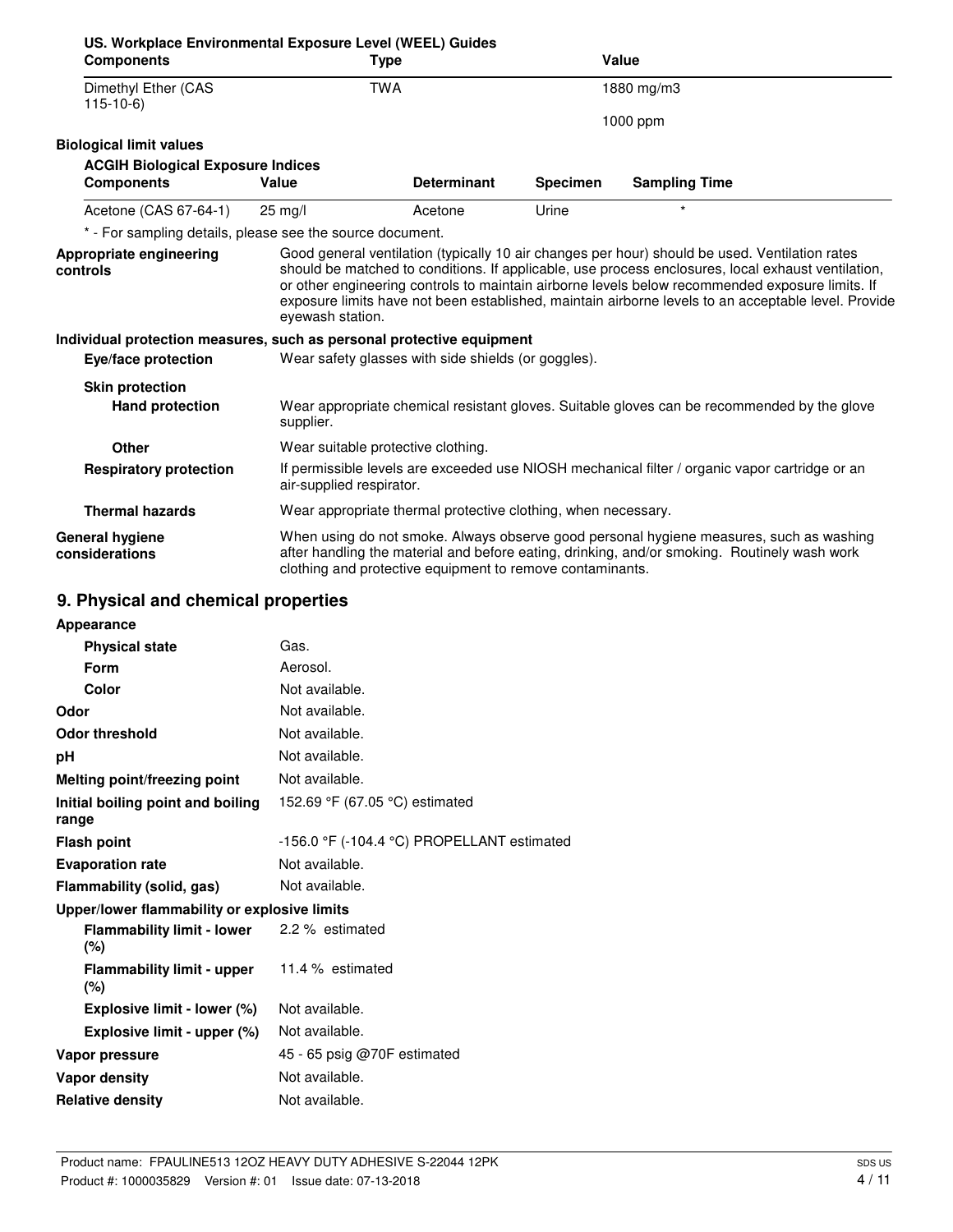| Solubility(ies)                                   |                 |
|---------------------------------------------------|-----------------|
| Solubility (water)                                | Not available.  |
| <b>Partition coefficient</b><br>(n-octanol/water) | Not available.  |
| <b>Auto-ignition temperature</b>                  | Not available.  |
| <b>Decomposition temperature</b>                  | Not available.  |
| Viscositv                                         | Not available.  |
| <b>Other information</b>                          |                 |
| <b>Explosive properties</b>                       | Not explosive.  |
| <b>Oxidizing properties</b>                       | Not oxidizing.  |
| <b>Specific gravity</b>                           | 0.884 estimated |

# **10. Stability and reactivity**

| Reactivity                                   | The product is stable and non-reactive under normal conditions of use, storage and transport. |
|----------------------------------------------|-----------------------------------------------------------------------------------------------|
| <b>Chemical stability</b>                    | Material is stable under normal conditions.                                                   |
| <b>Possibility of hazardous</b><br>reactions | Hazardous polymerization does not occur.                                                      |
| <b>Conditions to avoid</b>                   | Avoid temperatures exceeding the flash point. Contact with incompatible materials.            |
| Incompatible materials                       | Strong oxidizing agents. Nitrates. Fluorine. Chlorine.                                        |
| <b>Hazardous decomposition</b><br>products   | No hazardous decomposition products are known.                                                |

# **11. Toxicological information**

# **Information on likely routes of exposure**

| <b>Inhalation</b>                                                                  | May cause drowsiness and dizziness. Headache. Nausea, vomiting. Prolonged inhalation may be<br>harmful.                                                                  |
|------------------------------------------------------------------------------------|--------------------------------------------------------------------------------------------------------------------------------------------------------------------------|
| <b>Skin contact</b>                                                                | No adverse effects due to skin contact are expected.                                                                                                                     |
| Eye contact                                                                        | Causes serious eye irritation.                                                                                                                                           |
| Ingestion                                                                          | Expected to be a low ingestion hazard.                                                                                                                                   |
| Symptoms related to the<br>physical, chemical and<br>toxicological characteristics | May cause drowsiness and dizziness. Headache. Nausea, vomiting. Severe eye irritation.<br>Symptoms may include stinging, tearing, redness, swelling, and blurred vision. |

## **Information on toxicological effects**

| <b>Acute toxicity</b>               | Narcotic effects. |                        |  |
|-------------------------------------|-------------------|------------------------|--|
| <b>Species</b><br><b>Components</b> |                   | <b>Test Results</b>    |  |
| Acetone (CAS 67-64-1)               |                   |                        |  |
| <b>Acute</b>                        |                   |                        |  |
| <b>Dermal</b>                       |                   |                        |  |
| LD50                                | Guinea pig        | > 7426 mg/kg, 24 Hours |  |
|                                     |                   | > 9.4 ml/kg, 24 Hours  |  |
|                                     | Rabbit            | > 7426 mg/kg, 24 Hours |  |
|                                     |                   | > 9.4 ml/kg, 24 Hours  |  |
| <b>Inhalation</b>                   |                   |                        |  |
| LC50                                | Rat               | 55700 ppm, 3 Hours     |  |
|                                     |                   | 132 mg/l, 3 Hours      |  |
|                                     |                   | 50.1 mg/l              |  |
| Oral                                |                   |                        |  |
| LD50                                | Rat               | 5800 mg/kg             |  |
|                                     |                   | $2.2$ ml/kg            |  |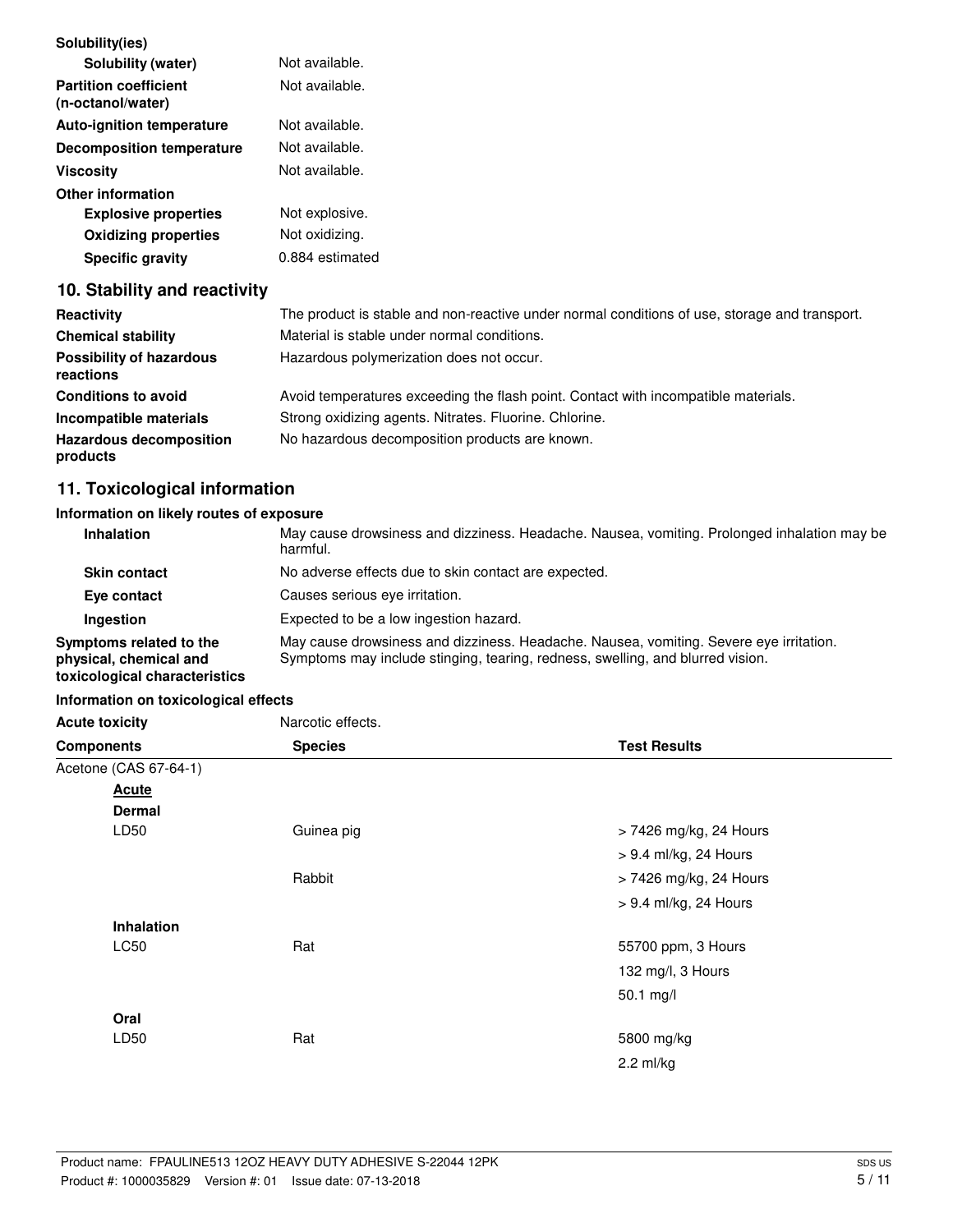| <b>Components</b>                                | <b>Test Results</b><br><b>Species</b>                                       |                        |  |  |
|--------------------------------------------------|-----------------------------------------------------------------------------|------------------------|--|--|
| Butane (CAS 106-97-8)                            |                                                                             |                        |  |  |
| <b>Acute</b>                                     |                                                                             |                        |  |  |
| Inhalation                                       |                                                                             |                        |  |  |
| <b>LC50</b>                                      | Mouse                                                                       | 1237 mg/l, 120 Minutes |  |  |
|                                                  |                                                                             | 52 %, 120 Minutes      |  |  |
|                                                  | Rat                                                                         | 1355 mg/l              |  |  |
| Dimethyl Ether (CAS 115-10-6)                    |                                                                             |                        |  |  |
| <b>Acute</b>                                     |                                                                             |                        |  |  |
| Inhalation                                       |                                                                             |                        |  |  |
| <b>NOEL</b>                                      | Rat                                                                         | 2 ppm, 6 Hours         |  |  |
| Methyl Acetate (CAS 79-20-9)                     |                                                                             |                        |  |  |
| <b>Acute</b>                                     |                                                                             |                        |  |  |
| <b>Dermal</b>                                    |                                                                             |                        |  |  |
| LD50                                             | Rat                                                                         | > 2000 mg/kg, 24 Hours |  |  |
| Inhalation                                       |                                                                             |                        |  |  |
| LC100                                            | Rabbit                                                                      | 98.4 mg/l, 4 Hours     |  |  |
| Oral<br>LD50                                     |                                                                             |                        |  |  |
|                                                  | Rat                                                                         | 6482 mg/kg             |  |  |
| n-Heptane (CAS 142-82-5)                         |                                                                             |                        |  |  |
| <b>Acute</b><br><b>Dermal</b>                    |                                                                             |                        |  |  |
| LD50                                             | Rabbit                                                                      | > 2000 mg/kg, 24 Hours |  |  |
| Inhalation                                       |                                                                             |                        |  |  |
| <b>LC50</b>                                      | Rat                                                                         | > 29.29 mg/l, 4 Hours  |  |  |
| Oral                                             |                                                                             |                        |  |  |
| LD50                                             | Rat                                                                         | > 5000 mg/kg           |  |  |
| Parachlorobenzotrifluoride (pcbtf) (CAS 98-56-6) |                                                                             |                        |  |  |
| <b>Acute</b>                                     |                                                                             |                        |  |  |
| <b>Dermal</b>                                    |                                                                             |                        |  |  |
| LD50                                             | Rabbit                                                                      | 0.126 ml/kg, 24 Hours  |  |  |
|                                                  | Rat                                                                         | $0.5 - 1$ ml/kg        |  |  |
| Inhalation                                       |                                                                             |                        |  |  |
| LC50                                             | Mouse                                                                       | 200 ppm, 4 Hours       |  |  |
|                                                  | Rat                                                                         | 220 ppm, 4 Hours       |  |  |
| Oral                                             |                                                                             |                        |  |  |
| LD50                                             | Rat                                                                         | 382 mg/kg              |  |  |
|                                                  |                                                                             | 1.39 ml/kg             |  |  |
| Propane (CAS 74-98-6)                            |                                                                             |                        |  |  |
| <b>Acute</b>                                     |                                                                             |                        |  |  |
| Inhalation                                       |                                                                             |                        |  |  |
| LC50                                             | Mouse                                                                       | 1237 mg/l, 120 Minutes |  |  |
|                                                  |                                                                             | 52 %, 120 Minutes      |  |  |
|                                                  | Rat                                                                         | 1355 mg/l              |  |  |
|                                                  |                                                                             | 658 mg/l/4h            |  |  |
|                                                  | * Estimates for product may be based on additional component data not shown |                        |  |  |

Estimates for product may be based on additional component data not shown.

Serious eye damage/eye **Causes serious eye irritation**. **irritation**

**Skin corrosion/irritation** Prolonged skin contact may cause temporary irritation.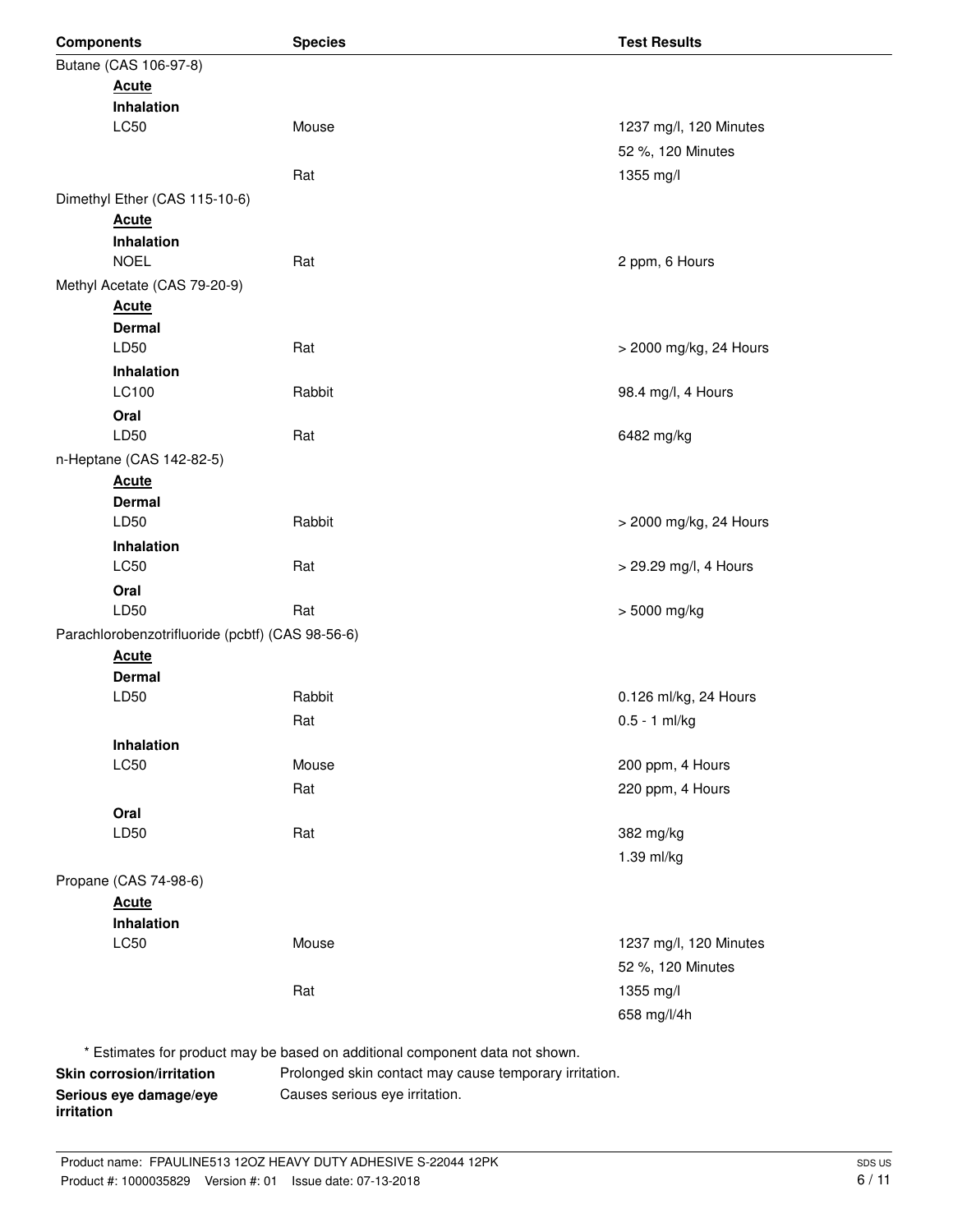| Respiratory or skin sensitization                              |                                                                                                                     |  |
|----------------------------------------------------------------|---------------------------------------------------------------------------------------------------------------------|--|
| <b>Respiratory sensitization</b>                               | Not a respiratory sensitizer.                                                                                       |  |
| <b>Skin sensitization</b>                                      | This product is not expected to cause skin sensitization.                                                           |  |
| Germ cell mutagenicity                                         | No data available to indicate product or any components present at greater than 0.1% are<br>mutagenic or genotoxic. |  |
| Carcinogenicity                                                | Risk of cancer cannot be excluded with prolonged exposure.                                                          |  |
| <b>IARC Monographs. Overall Evaluation of Carcinogenicity</b>  |                                                                                                                     |  |
| Not listed.                                                    |                                                                                                                     |  |
| OSHA Specifically Regulated Substances (29 CFR 1910.1001-1050) |                                                                                                                     |  |
| Not regulated.                                                 |                                                                                                                     |  |
|                                                                | US. National Toxicology Program (NTP) Report on Carcinogens                                                         |  |
| Not listed.                                                    |                                                                                                                     |  |
| <b>Reproductive toxicity</b>                                   | This product is not expected to cause reproductive or developmental effects.                                        |  |
| Specific target organ toxicity -<br>single exposure            | May cause drowsiness and dizziness.                                                                                 |  |
| Specific target organ toxicity -<br>repeated exposure          | Not classified.                                                                                                     |  |
| <b>Aspiration hazard</b>                                       | Not likely, due to the form of the product.                                                                         |  |
| <b>Chronic effects</b>                                         | Prolonged inhalation may be harmful. Prolonged exposure may cause chronic effects.                                  |  |

# **12. Ecological information**

**Ecotoxicity Harmful to aquatic life with long lasting effects.** 

| <b>Components</b>             |             | <b>Species</b>                                                | <b>Test Results</b>            |
|-------------------------------|-------------|---------------------------------------------------------------|--------------------------------|
| Acetone (CAS 67-64-1)         |             |                                                               |                                |
| <b>Aquatic</b>                |             |                                                               |                                |
| Crustacea                     | EC50        | Water flea (Daphnia magna)                                    | 21.6 - 23.9 mg/l, 48 hours     |
| Fish                          | LC50        | Rainbow trout, donaldson trout<br>(Oncorhynchus mykiss)       | 4740 - 6330 mg/l, 96 hours     |
| Dimethyl Ether (CAS 115-10-6) |             |                                                               |                                |
| Aquatic                       |             |                                                               |                                |
| Crustacea                     | EC50        | Water flea (Daphnia pulex)                                    | 4.3 - 7.8 mg/l, 48 hours       |
| Fish                          | LC50        | Striped bass (Morone saxatilis)                               | 10.302 - 16.743 mg/l, 96 hours |
| Methyl Acetate (CAS 79-20-9)  |             |                                                               |                                |
| <b>Aquatic</b>                |             |                                                               |                                |
| Algae                         | IC50        | Algae                                                         | 120.0001 mg/L, 72 Hours        |
| Crustacea                     | EC50        | Daphnia                                                       | 1026.7 mg/L, 48 Hours          |
| Fish                          | LC50        | Fathead minnow (Pimephales promelas) 295 - 348 mg/l, 96 hours |                                |
| n-Heptane (CAS 142-82-5)      |             |                                                               |                                |
| <b>Aquatic</b>                |             |                                                               |                                |
| <b>Fish</b>                   | <b>LC50</b> | Mozambique tilapia (Tilapia<br>mossambica)                    | 375 mg/l, 96 hours             |

\* Estimates for product may be based on additional component data not shown.

**Persistence and degradability** No data is available on the degradability of this product.

# **Bioaccumulative potential**

| Partition coefficient n-octanol / water (log Kow) |                    |         |
|---------------------------------------------------|--------------------|---------|
| Acetone                                           |                    | $-0.24$ |
| <b>Butane</b>                                     |                    | 2.89    |
| Dimethyl Ether                                    |                    | 0.1     |
| Methyl Acetate                                    |                    | 0.18    |
| n-Heptane                                         |                    | 4.66    |
| Propane                                           |                    | 2.36    |
| <b>Mobility in soil</b>                           | No data available. |         |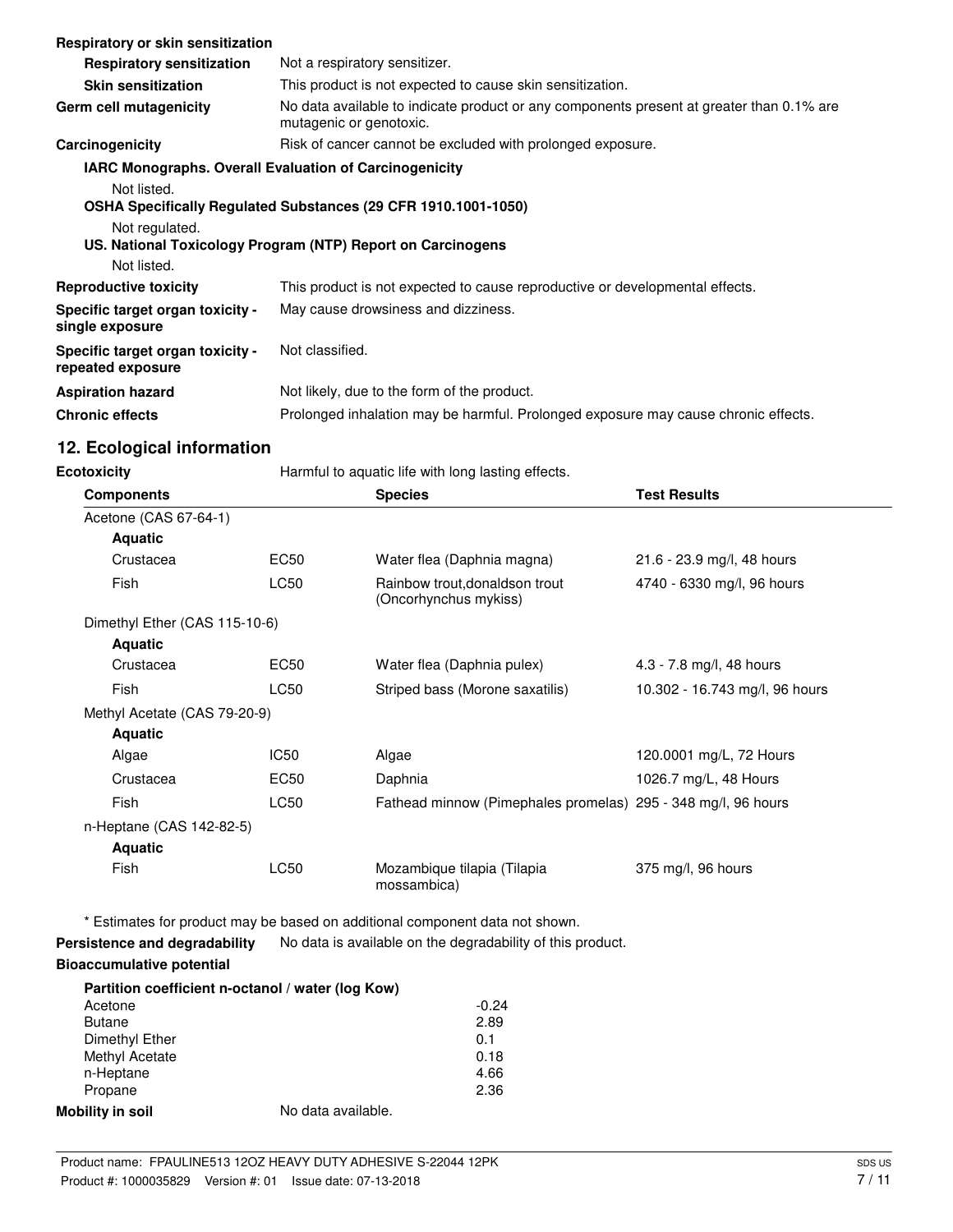**Other adverse effects** No other adverse environmental effects (e.g. ozone depletion, photochemical ozone creation potential, endocrine disruption, global warming potential) are expected from this component.

## **13. Disposal considerations**

| <b>Disposal instructions</b>             | Collect and reclaim or dispose in sealed containers at licensed waste disposal site. Contents<br>under pressure. Do not puncture, incinerate or crush. Do not allow this material to drain into<br>sewers/water supplies. Do not contaminate ponds, waterways or ditches with chemical or used<br>container. Dispose of contents/container in accordance with local/regional/national/international<br>regulations. |
|------------------------------------------|---------------------------------------------------------------------------------------------------------------------------------------------------------------------------------------------------------------------------------------------------------------------------------------------------------------------------------------------------------------------------------------------------------------------|
| Local disposal regulations               | Dispose in accordance with all applicable regulations.                                                                                                                                                                                                                                                                                                                                                              |
| Hazardous waste code                     | The waste code should be assigned in discussion between the user, the producer and the waste<br>disposal company.                                                                                                                                                                                                                                                                                                   |
| Waste from residues / unused<br>products | Dispose of in accordance with local regulations. Empty containers or liners may retain some<br>product residues. This material and its container must be disposed of in a safe manner (see:<br>Disposal instructions).                                                                                                                                                                                              |
| <b>Contaminated packaging</b>            | Since emptied containers may retain product residue, follow label warnings even after container is<br>emptied. Empty containers should be taken to an approved waste handling site for recycling or<br>disposal. Do not re-use empty containers.                                                                                                                                                                    |

# **14. Transport information**

| <b>DOT</b>                  |                                                                                                      |
|-----------------------------|------------------------------------------------------------------------------------------------------|
| UN number                   | UN1950                                                                                               |
| UN proper shipping name     | Aerosols, flammable, (each not exceeding 1 L capacity)                                               |
| Transport hazard class(es)  |                                                                                                      |
| Class                       | 2.1                                                                                                  |
| <b>Subsidiary risk</b>      | $\overline{\phantom{0}}$                                                                             |
| Label(s)                    | 2.1                                                                                                  |
| Packing group               | Not applicable.                                                                                      |
|                             | Special precautions for user Read safety instructions, SDS and emergency procedures before handling. |
| <b>Special provisions</b>   | N82                                                                                                  |
| <b>Packaging exceptions</b> | 306                                                                                                  |
| Packaging non bulk          | None                                                                                                 |
| Packaging bulk              | None                                                                                                 |

This product meets the exception requirements of section 173.306 as a limited quantity and may be shipped as a limited quantity. Until 12/31/2020, the "Consumer Commodity - ORM-D" marking may still be used in place of the new limited quantity diamond mark for packages of UN 1950 Aerosols. Limited quantities require the limited quantity diamond mark on cartons after 12/31/20 and may be used now in place of the "Consumer Commodity ORM-D" marking.

**IATA**

|             | UN number                         | UN1950                                                                                                                                                                          |
|-------------|-----------------------------------|---------------------------------------------------------------------------------------------------------------------------------------------------------------------------------|
|             | UN proper shipping name           | Aerosols, flammable                                                                                                                                                             |
|             | <b>Transport hazard class(es)</b> |                                                                                                                                                                                 |
|             | <b>Class</b>                      | 2.1                                                                                                                                                                             |
|             | <b>Subsidiary risk</b>            |                                                                                                                                                                                 |
|             | Label(s)                          | 2.1                                                                                                                                                                             |
|             | Packing group                     | Not applicable.                                                                                                                                                                 |
|             | <b>Environmental hazards</b>      | No.                                                                                                                                                                             |
|             | <b>ERG Code</b>                   | 10 <sub>L</sub>                                                                                                                                                                 |
|             |                                   | Special precautions for user Read safety instructions, SDS and emergency procedures before handling. Read safety<br>instructions, SDS and emergency procedures before handling. |
|             | <b>Other information</b>          |                                                                                                                                                                                 |
|             | Passenger and cargo<br>aircraft   | Allowed with restrictions.                                                                                                                                                      |
|             | Cargo aircraft only               | Allowed with restrictions.                                                                                                                                                      |
|             | <b>Packaging Exceptions</b>       | LTD QTY                                                                                                                                                                         |
| <b>IMDG</b> |                                   |                                                                                                                                                                                 |
|             | UN number                         | UN1950                                                                                                                                                                          |
|             | UN proper shipping name           | <b>AEROSOLS</b>                                                                                                                                                                 |
|             | Transport hazard class(es)        |                                                                                                                                                                                 |
|             | <b>Class</b>                      | 2.1                                                                                                                                                                             |
|             | <b>Subsidiary risk</b>            |                                                                                                                                                                                 |
|             | Label(s)                          | None                                                                                                                                                                            |
|             | Packing group                     | Not applicable.                                                                                                                                                                 |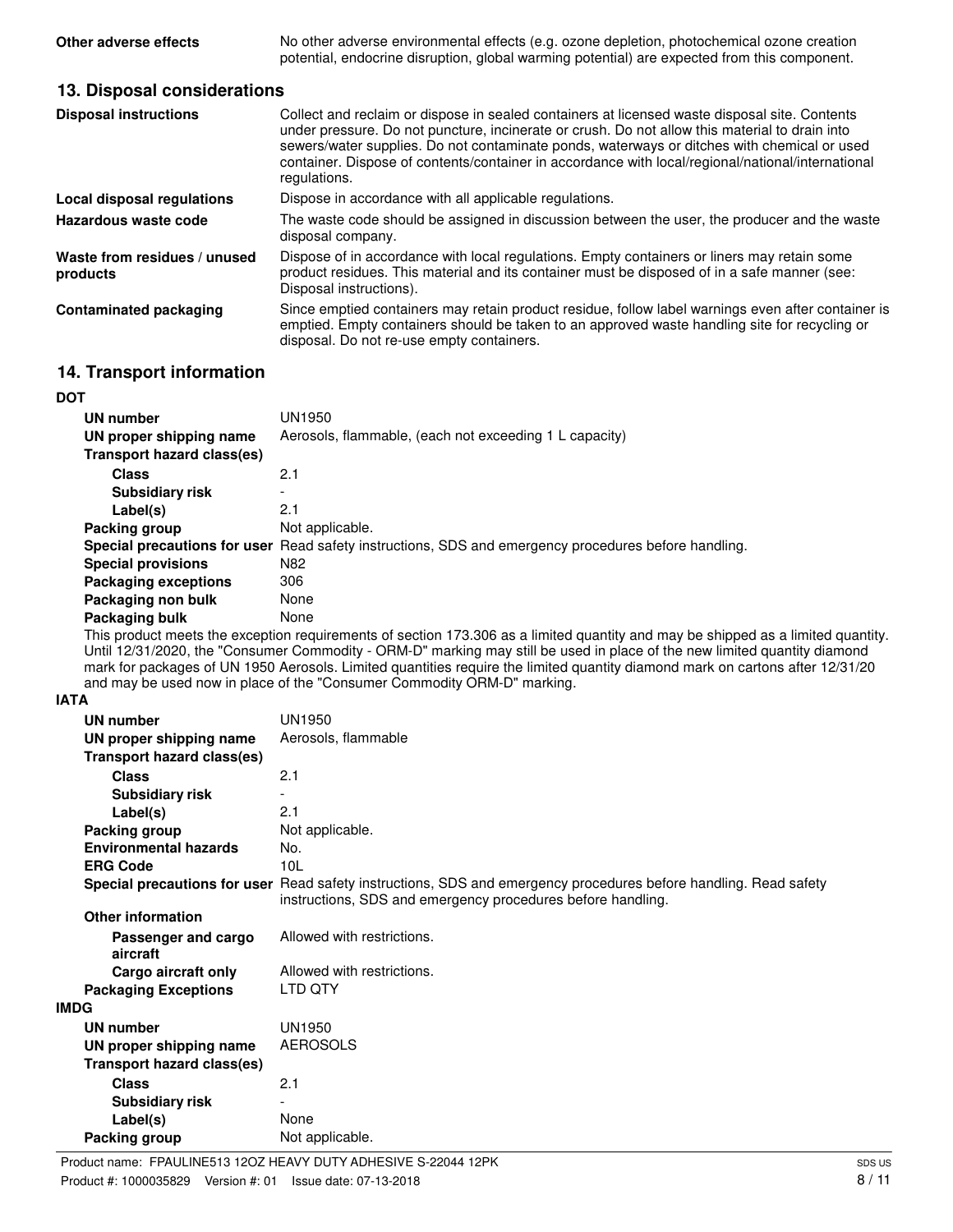**Environmental hazards**

**Marine pollutant** No. **EmS** F-D, S-U Special precautions for user Read safety instructions, SDS and emergency procedures before handling. Read safety instructions, SDS and emergency procedures before handling. **Packaging Exceptions** LTD QTY<br>**nsport in bulk according to** Not applicable.

**Transport in bulk according to Annex II of MARPOL 73/78 and the IBC Code DOT**



# **15. Regulatory information**

| US federal regulations                                                | Standard, 29 CFR 1910.1200.                                                                                           | This product is a "Hazardous Chemical" as defined by the OSHA Hazard Communication |
|-----------------------------------------------------------------------|-----------------------------------------------------------------------------------------------------------------------|------------------------------------------------------------------------------------|
| TSCA Section 12(b) Export Notification (40 CFR 707, Subpt. D)         |                                                                                                                       |                                                                                    |
| Parachlorobenzotrifluoride (pcbtf) (CAS 98-56-6)                      |                                                                                                                       | 1.0 % One-Time Export Notification only.                                           |
| CERCLA Hazardous Substance List (40 CFR 302.4)                        |                                                                                                                       |                                                                                    |
| Acetone (CAS 67-64-1)                                                 |                                                                                                                       | Listed.                                                                            |
| <b>SARA 304 Emergency release notification</b>                        |                                                                                                                       |                                                                                    |
| Not regulated.                                                        |                                                                                                                       |                                                                                    |
| OSHA Specifically Regulated Substances (29 CFR 1910.1001-1050)        |                                                                                                                       |                                                                                    |
| Not regulated.                                                        |                                                                                                                       |                                                                                    |
| Superfund Amendments and Reauthorization Act of 1986 (SARA)           |                                                                                                                       |                                                                                    |
| <b>Hazard categories</b>                                              | Immediate Hazard - Yes<br>Delayed Hazard - No<br>Fire Hazard - Yes<br>Pressure Hazard - Yes<br>Reactivity Hazard - No |                                                                                    |
| <b>SARA 302 Extremely hazardous substance</b>                         |                                                                                                                       |                                                                                    |
| Not listed.                                                           |                                                                                                                       |                                                                                    |
| SARA 311/312 Hazardous<br>chemical                                    | No                                                                                                                    |                                                                                    |
| SARA 313 (TRI reporting)<br>Not regulated.                            |                                                                                                                       |                                                                                    |
| Other federal regulations                                             |                                                                                                                       |                                                                                    |
| Clean Air Act (CAA) Section 112 Hazardous Air Pollutants (HAPs) List  |                                                                                                                       |                                                                                    |
| Not regulated.                                                        |                                                                                                                       |                                                                                    |
| Deadupt agency. FRAULINE F40 4007 UE AVA/ DUTV ADUE OUE O 00044 40DIZ |                                                                                                                       |                                                                                    |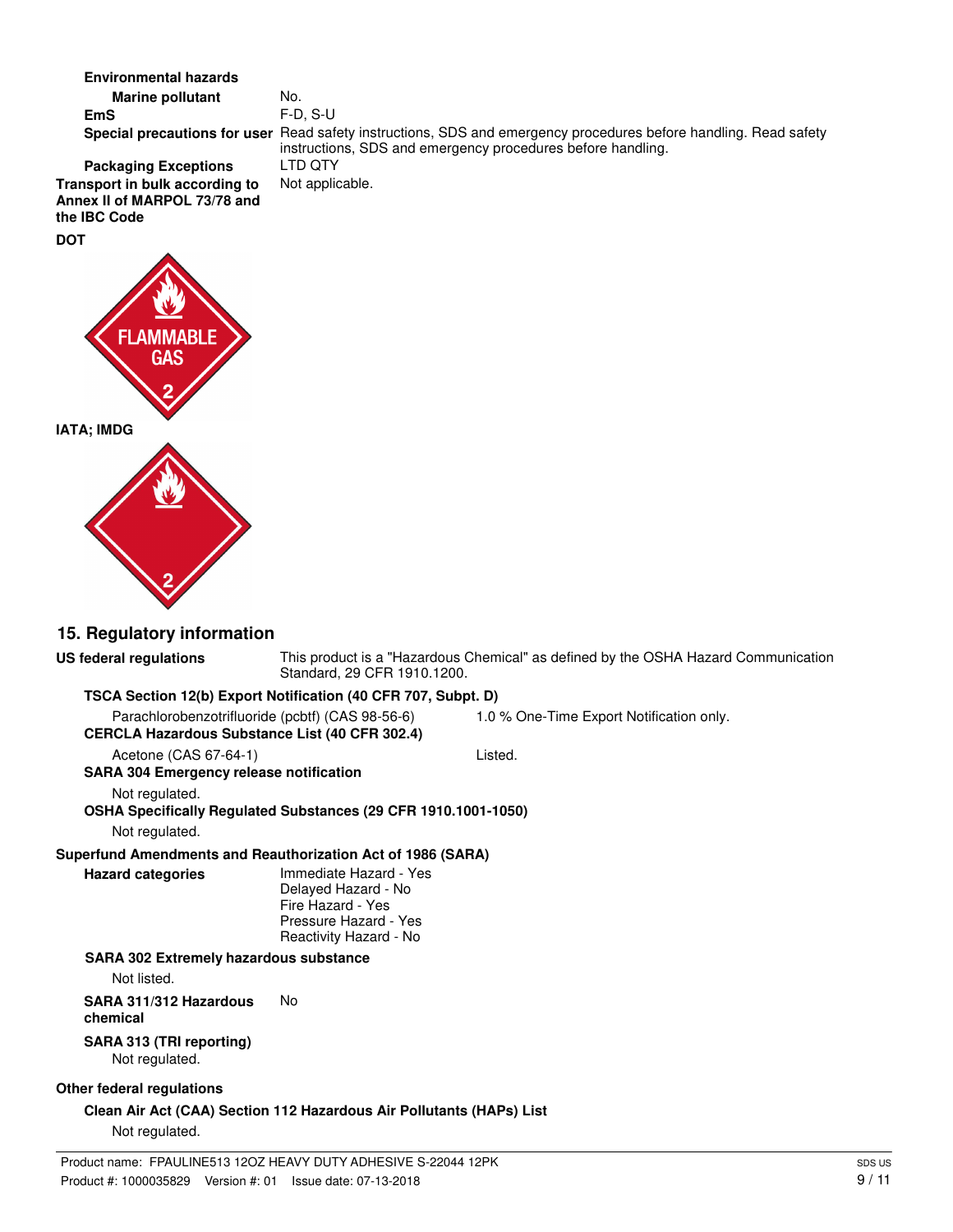**Clean Air Act (CAA) Section 112(r) Accidental Release Prevention (40 CFR 68.130)** Butane (CAS 106-97-8) Dimethyl Ether (CAS 115-10-6) Propane (CAS 74-98-6) **Safe Drinking Water Act** Not regulated. **(SDWA) Drug Enforcement Administration (DEA). List 2, Essential Chemicals (21 CFR 1310.02(b) and 1310.04(f)(2) and Chemical Code Number** Acetone (CAS 67-64-1) 6532 **Drug Enforcement Administration (DEA). List 1 & 2 Exempt Chemical Mixtures (21 CFR 1310.12(c))** Acetone (CAS 67-64-1) 35 %WV **DEA Exempt Chemical Mixtures Code Number** Acetone (CAS 67-64-1) 6532 **US state regulations US. California Controlled Substances. CA Department of Justice (California Health and Safety Code Section 11100)** Not listed. **US. California. Candidate Chemicals List. Safer Consumer Products Regulations (Cal. Code Regs, tit. 22, 69502.3, subd. (a))** Acetone (CAS 67-64-1) Butane (CAS 106-97-8) **US. Massachusetts RTK - Substance List** Acetone (CAS 67-64-1) Butane (CAS 106-97-8) Dimethyl Ether (CAS 115-10-6) Methyl Acetate (CAS 79-20-9) n-Heptane (CAS 142-82-5) Propane (CAS 74-98-6) **US. New Jersey Worker and Community Right-to-Know Act** Acetone (CAS 67-64-1) Butane (CAS 106-97-8) Dimethyl Ether (CAS 115-10-6) Methyl Acetate (CAS 79-20-9) n-Heptane (CAS 142-82-5) Propane (CAS 74-98-6) **US. Pennsylvania Worker and Community Right-to-Know Law** Acetone (CAS 67-64-1) Butane (CAS 106-97-8) Dimethyl Ether (CAS 115-10-6) Methyl Acetate (CAS 79-20-9) n-Heptane (CAS 142-82-5) Propane (CAS 74-98-6) **US. Rhode Island RTK** Acetone (CAS 67-64-1) Butane (CAS 106-97-8) Dimethyl Ether (CAS 115-10-6) Propane (CAS 74-98-6) **US. California Proposition 65** WARNING: This product contains a chemical known to the State of California to cause cancer and birth defects or other reproductive harm. **US - California Proposition 65 - CRT: Listed date/Carcinogenic substance** Acetaldehyde (CAS 75-07-0) Listed: April 1, 1988 Benzene (CAS 71-43-2) Listed: February 27, 1987 Ethyl Benzene (CAS 100-41-4) Listed: June 11, 2004 Naphthalene (CAS 91-20-3) Listed: April 19, 2002 **US - California Proposition 65 - CRT: Listed date/Developmental toxin** Benzene (CAS 71-43-2) Listed: December 26, 1997 Methanol (CAS 67-56-1) Listed: March 16, 2012 Toluene (CAS 108-88-3) Listed: January 1, 1991 **US - California Proposition 65 - CRT: Listed date/Male reproductive toxin** Benzene (CAS 71-43-2) Listed: December 26, 1997 Product name: FPAULINE513 12OZ HEAVY DUTY ADHESIVE S-22044 12PK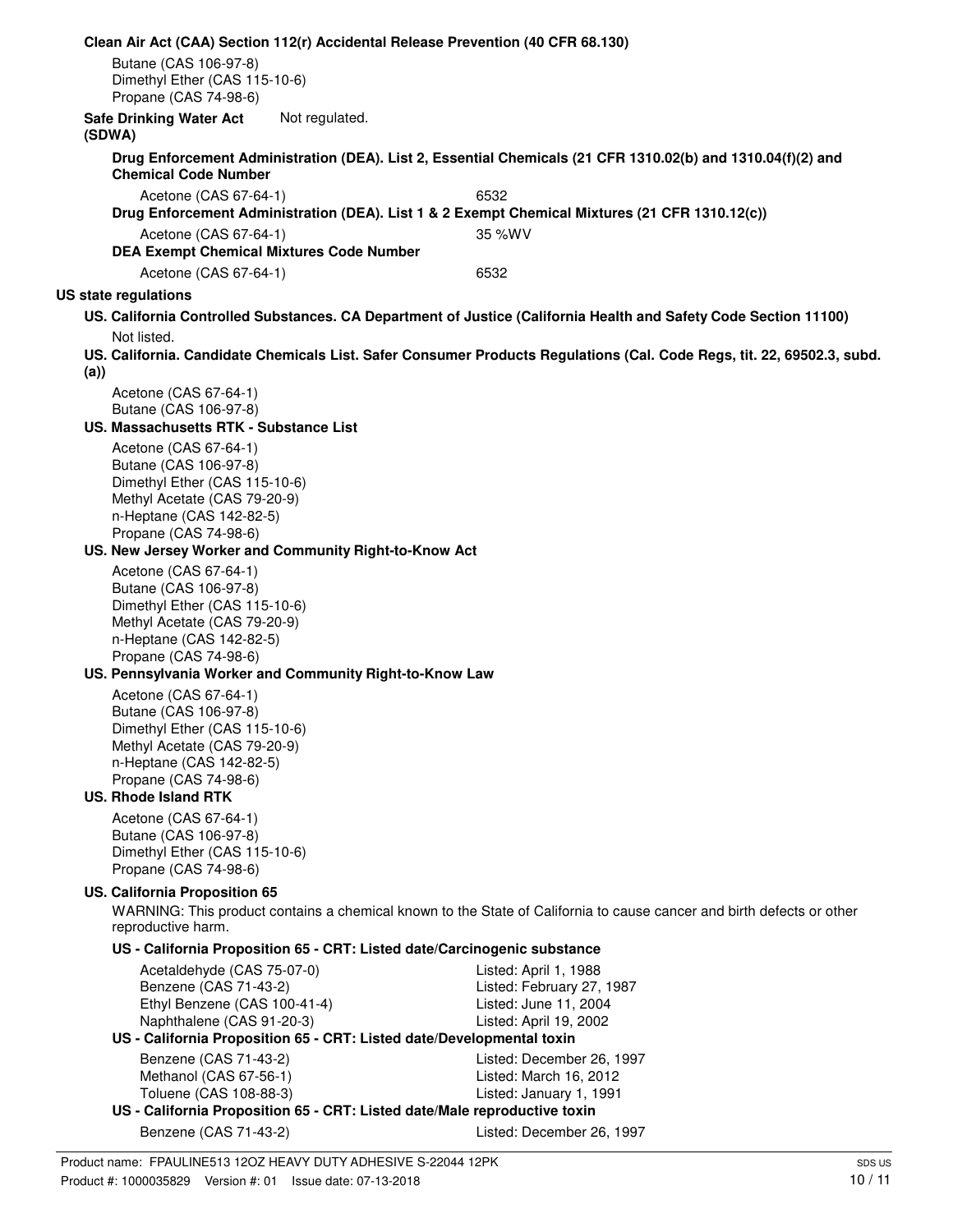## **International Inventories**

| Country(s) or region        | <b>Inventory name</b>                                                     | On inventory (yes/no)* |
|-----------------------------|---------------------------------------------------------------------------|------------------------|
| Australia                   | Australian Inventory of Chemical Substances (AICS)                        | No                     |
| Canada                      | Domestic Substances List (DSL)                                            | Yes                    |
| Canada                      | Non-Domestic Substances List (NDSL)                                       | No                     |
| China                       | Inventory of Existing Chemical Substances in China (IECSC)                | Yes                    |
| Europe                      | European Inventory of Existing Commercial Chemical<br>Substances (EINECS) | No                     |
| Europe                      | European List of Notified Chemical Substances (ELINCS)                    | No                     |
| Japan                       | Inventory of Existing and New Chemical Substances (ENCS)                  | No                     |
| Korea                       | Existing Chemicals List (ECL)                                             | No                     |
| New Zealand                 | New Zealand Inventory                                                     | No                     |
| Philippines                 | Philippine Inventory of Chemicals and Chemical Substances<br>(PICCS)      | No                     |
| United States & Puerto Rico | Toxic Substances Control Act (TSCA) Inventory                             | Yes                    |

\*A "Yes" indicates that all components of this product comply with the inventory requirements administered by the governing country(s) A "No" indicates that one or more components of the product are not listed or exempt from listing on the inventory administered by the governing country(s).

# **16. Other information, including date of preparation or last revision**

| <b>Issue date</b>           | 07-13-2018                                                                                                                                                                                                                                                                                                                                                                                                                                                                                                                                                                      |
|-----------------------------|---------------------------------------------------------------------------------------------------------------------------------------------------------------------------------------------------------------------------------------------------------------------------------------------------------------------------------------------------------------------------------------------------------------------------------------------------------------------------------------------------------------------------------------------------------------------------------|
| <b>Version #</b>            | 01                                                                                                                                                                                                                                                                                                                                                                                                                                                                                                                                                                              |
| <b>Disclaimer</b>           | The information provided in this Safety Data Sheet is correct to the best of our knowledge.<br>information and belief at the date of its publication. The information given is designed only as a<br>guidance for safe handling, use, processing, storage, transportation, disposal and release and is<br>not to be considered a warranty or quality specification. The information relates only to the specific<br>material designated and may not be valid for such material used in combination with any other<br>materials or in any process, unless specified in the text. |
| <b>Revision information</b> | Product and Company Identification: Alternate Trade Names                                                                                                                                                                                                                                                                                                                                                                                                                                                                                                                       |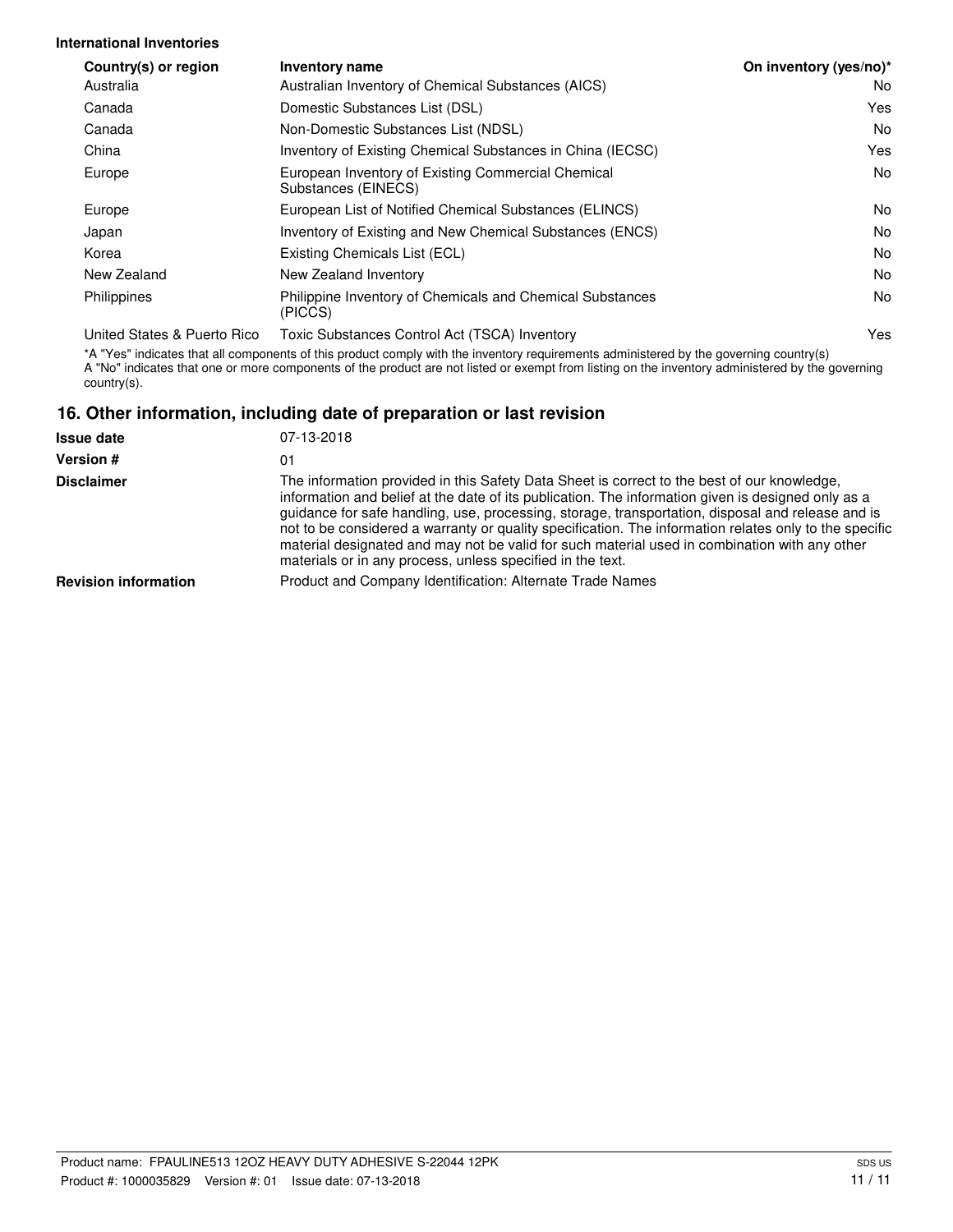# **FICHA DE DATOS DE SEGURIDAD**

# **1. Identificación**

**Número de producto Identificador del producto Información de la compañía** 1000035829 12OZ HEAVY DUTY ADHESIVE S-22044 Uline Shipping Supplies 12575 ULINE DRIVE PLEASANT PRAIRIE, WI 53158 United States

| Company phone                            |
|------------------------------------------|
| <b>Emergency telephone US</b>            |
| <b>Emergency telephone outside</b><br>US |
| $N^{\circ}$ de versión                   |
| Uso recomendado                          |
| Restricciones recomendadas               |

General Assistance 1-800-295-5510 1-866-836-8855 1-952-852-4646

01 Adhesivo Ninguno conocido.

# **2. Identificación de los peligros**

| 2. Identificación de los pengros |                                                                       |                                |
|----------------------------------|-----------------------------------------------------------------------|--------------------------------|
| <b>Peligros físicos</b>          | Aerosoles inflamables                                                 | Categoría 1                    |
| Peligros para la salud           | Lesiones oculares graves/irritación ocular                            | Categoría 2A                   |
|                                  | Toxicidad sistémica específica de órganos<br>diana (exposición única) | Categoría 3 efectos narcóticos |
| Peligros definidos por la OSHA   | No clasificado.                                                       |                                |
| Elementos de la etiqueta         |                                                                       |                                |
|                                  |                                                                       |                                |

| Palabra de advertencia                                                                     | Peligro                                                                                                                                                                                                                                                                                                                                                                                                                                                                  |                                                                                                 |  |
|--------------------------------------------------------------------------------------------|--------------------------------------------------------------------------------------------------------------------------------------------------------------------------------------------------------------------------------------------------------------------------------------------------------------------------------------------------------------------------------------------------------------------------------------------------------------------------|-------------------------------------------------------------------------------------------------|--|
| Declaración de peligro                                                                     | Aerosol extremadamente inflamable. Provoca irritación ocular grave. Puede provocar<br>somnolencia o vértigo.                                                                                                                                                                                                                                                                                                                                                             |                                                                                                 |  |
| Consejos de prudencia                                                                      |                                                                                                                                                                                                                                                                                                                                                                                                                                                                          |                                                                                                 |  |
| Prevención                                                                                 | Mantener alejado de fuentes de calor, chispas, llama abierta o superficies calientes. - No fumar.<br>No pulverizar sobre una llama abierta u otra fuente de ignición. Recipiente a presión: no perforar<br>ni quemar, aun después del uso. Evitar respirar el gas. Lavarse concienzudamente tras la<br>manipulación. Utilizar únicamente en exteriores o en un lugar bien ventilado. Llevar protección<br>ocular/facial.                                                 |                                                                                                 |  |
| Respuesta                                                                                  | En caso de inhalación: Transpórtese a la persona al exterior y manténgase en una postura que le<br>permita respirar cómodamente. En caso de contacto con los ojos: Aclárese cuidadosamente con<br>agua durante varios minutos. Quítense las lentes de contacto, si se llevan y resulta fácil hacerlo.<br>Sígase aclarando. Llamar a un centro de información toxicológica o a un médico en caso de<br>malestar. Si persiste la irritación ocular: Consultar a un médico. |                                                                                                 |  |
| Almacenamiento                                                                             | Almacenar en un lugar bien ventilado. Mantener el recipiente cerrado herméticamente. Guardar<br>bajo llave. Proteger de la luz del sol. No exponer a temperaturas superiores a 50 °C/122°F.                                                                                                                                                                                                                                                                              |                                                                                                 |  |
| <b>Eliminación</b>                                                                         | internacional.                                                                                                                                                                                                                                                                                                                                                                                                                                                           | Eliminar el contenido/el recipiente de conformidad con la normativa local, regional, nacional o |  |
| Peligro para el medio ambiente                                                             | Peligroso para el medio ambiente acuático,<br>peligro agudo                                                                                                                                                                                                                                                                                                                                                                                                              | Categoría 3                                                                                     |  |
|                                                                                            | Peligroso para el medio ambiente acuático,<br>peligro a largo plazo                                                                                                                                                                                                                                                                                                                                                                                                      | Categoría 3                                                                                     |  |
| Peligro(s) no clasificados en<br>otra parte [Hazard(s) not<br>otherwise classified (HNOC)] | Ninguno conocido.                                                                                                                                                                                                                                                                                                                                                                                                                                                        |                                                                                                 |  |
| Información complementaria                                                                 | Ninguno.                                                                                                                                                                                                                                                                                                                                                                                                                                                                 |                                                                                                 |  |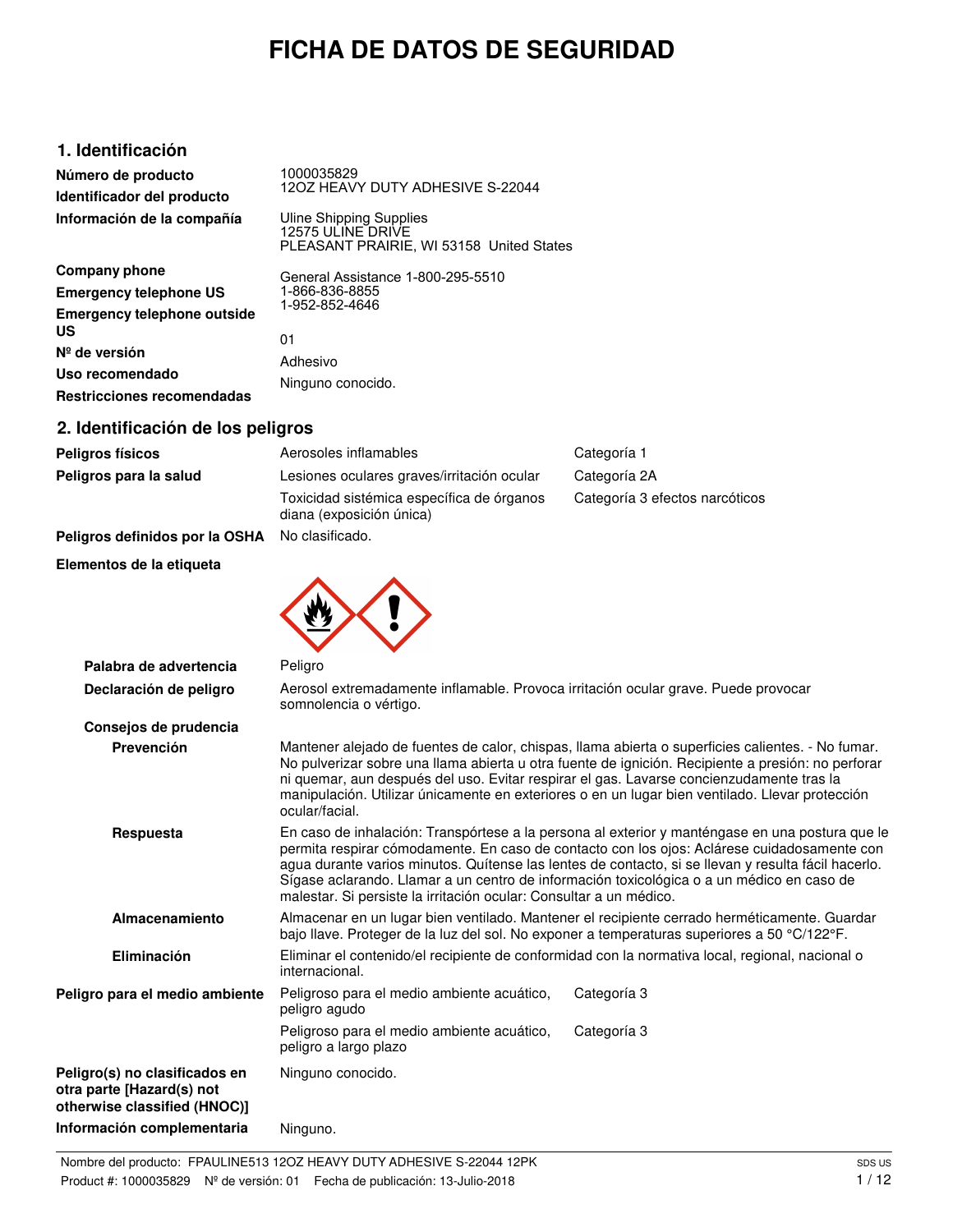# **3. Composición/información sobre los componentes**

## **Mezclas**

| Denominación química                                   | Nombre común y sinónimos | Número CAS    | %          |
|--------------------------------------------------------|--------------------------|---------------|------------|
| Acetona                                                |                          | $67 - 64 - 1$ | $20 - 40$  |
| Butano                                                 |                          | 106-97-8      | $10 - 20$  |
| Propano                                                |                          | 74-98-6       | $10 - 20$  |
| Dimetiléter                                            |                          | 115-10-6      | $2.5 - 10$ |
| <b>METHYL ACETATE</b>                                  |                          | 79-20-9       | $2.5 - 10$ |
| Parachlorobenzotrifluoride (pcbtf)                     |                          | 98-56-6       | $2.5 - 10$ |
| n-Heptano                                              |                          | 142-82-5      | $1 - 2.5$  |
| Otros componentes por debajo de los límites a informar |                          |               | $20 - 40$  |

\*Significa que una identidad química y/o porcentaje de composición específicos han sido reservados como secreto comercial.

# **4. Primeros auxilios**

| Inhalación                                                                                                        | Transportar a la víctima al exterior y mantenerla en reposo en una posición confortable para<br>respirar. Llamar a un CENTRO DE INFORMACION TOXICOLOGICA o a un médico en caso de<br>malestar.                                                                   |
|-------------------------------------------------------------------------------------------------------------------|------------------------------------------------------------------------------------------------------------------------------------------------------------------------------------------------------------------------------------------------------------------|
| Contacto con la piel                                                                                              | Lavar con agua y jabón. Busque atención médica si la irritación se desarrolla y persiste.                                                                                                                                                                        |
| Contacto con los ojos                                                                                             | Enjuáguese los ojos inmediatamente con abundante cantidad de agua por lo menos durante 15<br>minutos. Quítese las lentillas si las lleva puestas y puede hacerlo con facilidad. Continúe<br>enjuagando. Si persiste la irritación ocular: Consultar a un médico. |
| Ingestión                                                                                                         | En el improbable caso de que hubiera tragado producto, llame a un centro toxicológico o a un<br>médico. Enjuagarse la boca.                                                                                                                                      |
| Principales síntomas y efectos.<br>agudos y retardados                                                            | Puede provocar somnolencia y vértigo. Dolor de cabeza. Náusea, vómitos. Grave irritación de los<br>ojos. Los síntomas pueden incluir escozor, lagrimeo, enrojecimiento, hinchazón y visión borrosa.                                                              |
| Indicación de toda atención<br>médica y de los tratamientos<br>especiales que deban<br>dispensarse inmediatamente | Provea las medidas de apoyo generales y de tratamiento sintomático. Mantenga a la víctima bajo<br>observación. Los síntomas pueden retrasarse.                                                                                                                   |
| Información general                                                                                               | Asegúrese de que el personal médico sepa de los materiales involucrados y tomen precauciones<br>para protegerse.                                                                                                                                                 |

# **5. Medidas de lucha contra incendios**

| Medios de extinción<br>apropiados                                                                         | Espuma resistente al alcohol. Polvo. Dióxido de carbono (CO2).                                                                                                                                                                                                                                                                                                              |
|-----------------------------------------------------------------------------------------------------------|-----------------------------------------------------------------------------------------------------------------------------------------------------------------------------------------------------------------------------------------------------------------------------------------------------------------------------------------------------------------------------|
| Medios de extinción no<br>apropiados                                                                      | No utilice chorro de agua, pues extendería el fuego.                                                                                                                                                                                                                                                                                                                        |
| Peligros específicos que<br>presenta el producto químico                                                  | Contenido bajo presión. El envase a presión puede explotar cuando se expone al calor o a la<br>Ilama. En caso de incendio se pueden formar gases nocivos.                                                                                                                                                                                                                   |
| Equipo de protección especial<br>y medidas de precaución para<br>el personal de lucha contra<br>incendios | Los bomberos deben utilizar un equipo de protección estándar incluyendo chaqueta ignífuga,<br>casco con careta, guantes, botas de goma, y, en espacios cerrados, equipo de respiración<br>autónomo (SCBA, según sus siglas en inglés).                                                                                                                                      |
| Equipo/Instrucciones para la<br>extinción de incendios                                                    | Mueva los recipientes del área del incendio si puede hacerlo sin riesgo. Los contenedores<br>deberían refrigerarse con agua para evitar que suba la presión del vapor. Al combatir incendios<br>masivos en el área de carga, utilizar manguera no-tripulada o monitor de boquillas, si es posible.<br>Si no, retirarse y dejar que prosiga el incendio hasta que se apague. |
| Métodos específicos                                                                                       | Utilice procedimientos contra incendios estándar y considere los peligros de otros materiales<br>involucrados. Mueva los recipientes del área del incendio si puede hacerlo sin riesgo. El agua<br>pulverizada puede ser utilizada para enfriar los contenedores cerrados. En caso de incendio o de<br>explosión, no respire los humos.                                     |
| Riesgos generales de incendio                                                                             | Aerosol extremadamente inflamable.                                                                                                                                                                                                                                                                                                                                          |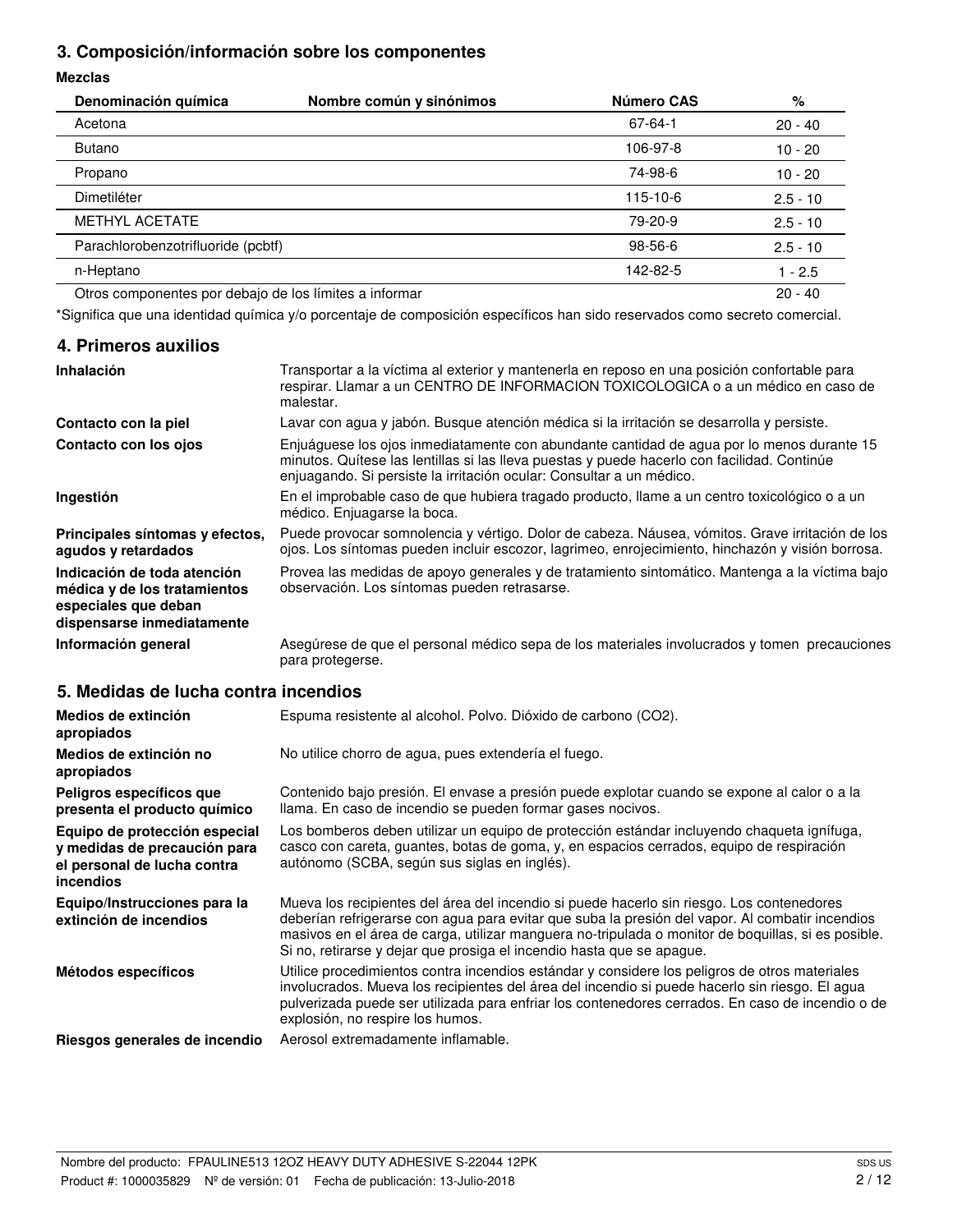# **6. Medidas en caso de vertido accidental**

| Precauciones personales,<br>equipo de protección y<br>procedimientos de emergencia | Mantenga el personal no necesario lejos. Mantener alejadas a las personas de la zona de fuga y<br>en sentido opuesto al viento. Use equipo y ropa de protección apropiados durante la limpieza.<br>Evitar respirar el gas. No toque los recipientes dañados o el material derramado a menos que esté<br>usando ropa protectora adecuada. Ventilar los espacios cerrados antes de entrar. Las autoridades<br>locales deben de ser informadas si los derrames importantes no pueden ser contenidos. Consultar<br>las medidas de protección personal en la sección 8 de la FDSM.                                                                                                                                                       |
|------------------------------------------------------------------------------------|-------------------------------------------------------------------------------------------------------------------------------------------------------------------------------------------------------------------------------------------------------------------------------------------------------------------------------------------------------------------------------------------------------------------------------------------------------------------------------------------------------------------------------------------------------------------------------------------------------------------------------------------------------------------------------------------------------------------------------------|
| Métodos y material de<br>contención y de limpieza                                  | Consultar con las fichas de datos de seguridad adjuntas y/o instrucciones para su uso. Detenga la<br>fuga si puede hacerlo sin riesgo. Lleve el tanque a un área segura y abierta si la fuga es<br>irreparable. Confine el área hasta que se disperse el gas. Eliminar todas las fuentes de ignición<br>(no fumar, teas, chispas ni llamas en los alrededores). Mantenga los materiales combustibles<br>(madera, papel, petróleo, etc.) lejos del material derramado. Evite que el producto penetre en el<br>alcantarillado. Cubrir con una lámina de plástico para evitar la dispersión. Absorber en vermiculita,<br>arena o tierra seca y colocar en recipientes. Después de recuperar el producto, enjuague el área<br>con agua. |
|                                                                                    | Derrames pequeños: Limpiar con material absorbente (por ejemplo tela, vellón). Limpie<br>cuidadosamente la superficie para eliminar los restos de contaminación. Para información sobre la<br>eliminación, véase la sección 13.                                                                                                                                                                                                                                                                                                                                                                                                                                                                                                     |
| Precauciones relativas al<br>medio ambiente                                        | Evitar su liberación al medio ambiente. Informe al personal de mando o supervisión competente<br>sobre cualquier liberación al medio ambiente. Impedir nuevos escapes o derrames de forma<br>segura. No verter los residuos al desagüe, al suelo o las corrientes de agua.                                                                                                                                                                                                                                                                                                                                                                                                                                                          |

# **7. Manipulación y almacenamiento**

| Precauciones para una<br>manipulación segura    | Recipiente a presión: no perforar ni quemar, aun después del uso. No utilizar si falta el botón<br>pulverizador o está defectuoso. No pulverizar sobre llamas o cualquier otro material<br>incandescente. No fume mientras utilice el producto o hasta que la superficie pulverizada se haya<br>secado bien. No corte, suelde, taladre, esmerile ni exponga los recipientes al calor, llama, chispas<br>ni otras fuentes de ignición. Todo el equipo que se utiliza al manejar el producto debe estar<br>conectado a tierra. No reutilizar los recipientes vacíos. Evitar respirar el gas. Evítese el contacto<br>con los ojos. Evite la exposición prolongada. Usese únicamente en lugares bien ventilados. Use<br>equipo protector personal adecuado. Evitar su liberación al medio ambiente. Respete las normas<br>para una manipulación correcta de productos químicos. |
|-------------------------------------------------|-----------------------------------------------------------------------------------------------------------------------------------------------------------------------------------------------------------------------------------------------------------------------------------------------------------------------------------------------------------------------------------------------------------------------------------------------------------------------------------------------------------------------------------------------------------------------------------------------------------------------------------------------------------------------------------------------------------------------------------------------------------------------------------------------------------------------------------------------------------------------------|
| <b>Condiciones de</b><br>almacenamiento seguro, | Aerosol de Nivel 2.                                                                                                                                                                                                                                                                                                                                                                                                                                                                                                                                                                                                                                                                                                                                                                                                                                                         |
| incluidas posibles<br>incompatibilidades        | Guardar bajo llave. Recipiente a presión. Protéjase de los rayos solares y evítese exponerlo a<br>temperaturas superiores a 50 °C. No punzar, incinerar ni aplastar. No manipule ni quarde cerca<br>del fuego, calor u otras fuentes de ignición. Este material puede acumular cargas estáticas que<br>pueden causar chispas y volverse una fuente de ignición. Consérvese alejado de materiales<br>incompatibles (consulte la sección 10 de la FDS).                                                                                                                                                                                                                                                                                                                                                                                                                       |

# **8. Control de la exposición/protección personal**

## **Límites de exposición profesional**

| US. OSHA Table Z-1 Limits for Air Contaminants (29 CFR 1910.1000)<br><b>Componentes</b> | Tipo                                     | Valor                   |  |
|-----------------------------------------------------------------------------------------|------------------------------------------|-------------------------|--|
| Acetona (CAS 67-64-1)                                                                   | Limite de Exposición<br>Permisible (LEP) | 2400 mg/m <sup>3</sup>  |  |
|                                                                                         |                                          | $1000$ ppm              |  |
| ACETATO DE METILO<br>$(CAS 79-20-9)$                                                    | Limite de Exposición<br>Permisible (LEP) | 610 mg/m <sup>3</sup>   |  |
|                                                                                         |                                          | 200 ppm                 |  |
| n-Heptano (CAS 142-82-5)                                                                | Limite de Exposición<br>Permisible (LEP) | $2000 \; \text{mg/m}^3$ |  |
|                                                                                         |                                          | 500 ppm                 |  |
| Propano (CAS 74-98-6)                                                                   | Limite de Exposición<br>Permisible (LEP) | 1800 mg/m <sup>3</sup>  |  |
|                                                                                         |                                          | $1000$ ppm              |  |
| <b>EE.UU. ACGIH Valores umbrales límite</b>                                             |                                          |                         |  |
| <b>Componentes</b>                                                                      | Tipo                                     | Valor                   |  |
| Acetona (CAS 67-64-1)                                                                   | <b>STEL</b>                              | 500 ppm                 |  |
|                                                                                         | <b>TWA</b>                               | $250$ ppm               |  |
| Butano (CAS 106-97-8)                                                                   | <b>STEL</b>                              | $1000$ ppm              |  |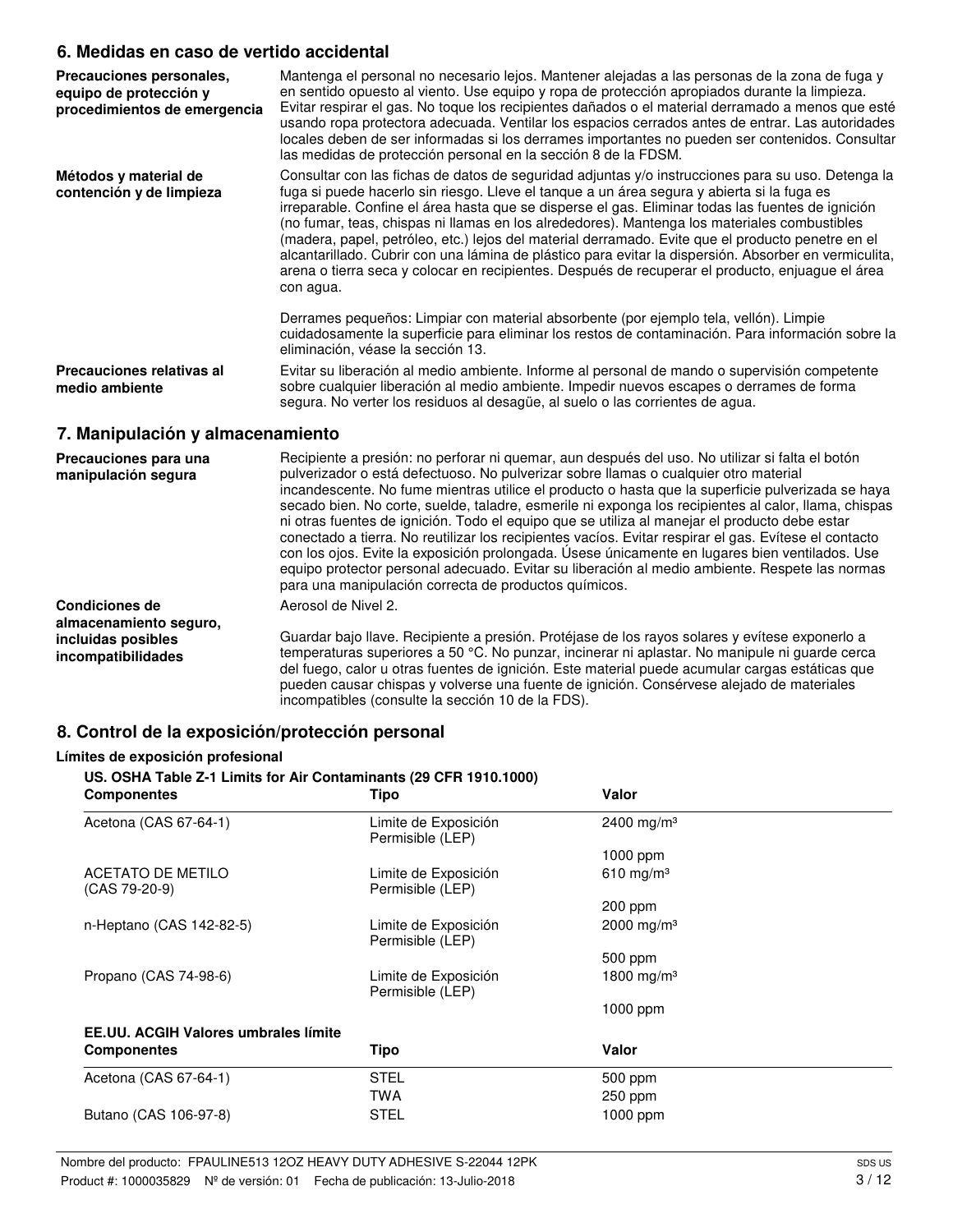|                                                                                                                  | Tipo                                                                                                        |                     |        | Valor                                                                                                                                                                                                                                                                                                                                                                                                                                                                                                                                                                       |
|------------------------------------------------------------------------------------------------------------------|-------------------------------------------------------------------------------------------------------------|---------------------|--------|-----------------------------------------------------------------------------------------------------------------------------------------------------------------------------------------------------------------------------------------------------------------------------------------------------------------------------------------------------------------------------------------------------------------------------------------------------------------------------------------------------------------------------------------------------------------------------|
| <b>ACETATO DE METILO</b><br>(CAS 79-20-9)                                                                        | <b>STEL</b>                                                                                                 |                     |        | 250 ppm                                                                                                                                                                                                                                                                                                                                                                                                                                                                                                                                                                     |
|                                                                                                                  | <b>TWA</b>                                                                                                  |                     |        | 200 ppm                                                                                                                                                                                                                                                                                                                                                                                                                                                                                                                                                                     |
| n-Heptano (CAS 142-82-5)                                                                                         | <b>STEL</b>                                                                                                 |                     |        | 500 ppm                                                                                                                                                                                                                                                                                                                                                                                                                                                                                                                                                                     |
|                                                                                                                  | <b>TWA</b>                                                                                                  |                     |        | 400 ppm                                                                                                                                                                                                                                                                                                                                                                                                                                                                                                                                                                     |
| US. NIOSH: Pocket Guide to Chemical Hazards                                                                      |                                                                                                             |                     |        |                                                                                                                                                                                                                                                                                                                                                                                                                                                                                                                                                                             |
| <b>Componentes</b>                                                                                               | Tipo                                                                                                        |                     |        | Valor                                                                                                                                                                                                                                                                                                                                                                                                                                                                                                                                                                       |
| Acetona (CAS 67-64-1)                                                                                            | <b>TWA</b>                                                                                                  |                     |        | 590 mg/m <sup>3</sup>                                                                                                                                                                                                                                                                                                                                                                                                                                                                                                                                                       |
|                                                                                                                  |                                                                                                             |                     |        | 250 ppm                                                                                                                                                                                                                                                                                                                                                                                                                                                                                                                                                                     |
| Butano (CAS 106-97-8)                                                                                            | <b>TWA</b>                                                                                                  |                     |        | 1900 mg/m <sup>3</sup>                                                                                                                                                                                                                                                                                                                                                                                                                                                                                                                                                      |
|                                                                                                                  |                                                                                                             |                     |        | 800 ppm                                                                                                                                                                                                                                                                                                                                                                                                                                                                                                                                                                     |
| <b>ACETATO DE METILO</b><br>$(CAS 79-20-9)$                                                                      | <b>STEL</b>                                                                                                 |                     |        | 760 mg/m <sup>3</sup>                                                                                                                                                                                                                                                                                                                                                                                                                                                                                                                                                       |
|                                                                                                                  |                                                                                                             |                     |        | 250 ppm                                                                                                                                                                                                                                                                                                                                                                                                                                                                                                                                                                     |
|                                                                                                                  | <b>TWA</b>                                                                                                  |                     |        | 610 mg/m $3$                                                                                                                                                                                                                                                                                                                                                                                                                                                                                                                                                                |
|                                                                                                                  |                                                                                                             |                     |        | 200 ppm                                                                                                                                                                                                                                                                                                                                                                                                                                                                                                                                                                     |
| n-Heptano (CAS 142-82-5)                                                                                         | <b>TWA</b>                                                                                                  |                     |        | 350 mg/m <sup>3</sup>                                                                                                                                                                                                                                                                                                                                                                                                                                                                                                                                                       |
|                                                                                                                  |                                                                                                             |                     |        | 85 ppm                                                                                                                                                                                                                                                                                                                                                                                                                                                                                                                                                                      |
|                                                                                                                  | Valor techo                                                                                                 |                     |        | 1800 mg/m <sup>3</sup>                                                                                                                                                                                                                                                                                                                                                                                                                                                                                                                                                      |
|                                                                                                                  |                                                                                                             |                     |        | 440 ppm                                                                                                                                                                                                                                                                                                                                                                                                                                                                                                                                                                     |
| Propano (CAS 74-98-6)                                                                                            | <b>TWA</b>                                                                                                  |                     |        | 1800 mg/m <sup>3</sup>                                                                                                                                                                                                                                                                                                                                                                                                                                                                                                                                                      |
|                                                                                                                  |                                                                                                             |                     |        | 1000 ppm                                                                                                                                                                                                                                                                                                                                                                                                                                                                                                                                                                    |
| US. Workplace Environmental Exposure Level (WEEL) Guides                                                         |                                                                                                             |                     |        |                                                                                                                                                                                                                                                                                                                                                                                                                                                                                                                                                                             |
| <b>Componentes</b>                                                                                               | Tipo                                                                                                        |                     |        | Valor                                                                                                                                                                                                                                                                                                                                                                                                                                                                                                                                                                       |
|                                                                                                                  |                                                                                                             |                     |        |                                                                                                                                                                                                                                                                                                                                                                                                                                                                                                                                                                             |
| Dimetiléter (CAS 115-10-6)                                                                                       | <b>TWA</b>                                                                                                  |                     |        | 1880 mg/m <sup>3</sup>                                                                                                                                                                                                                                                                                                                                                                                                                                                                                                                                                      |
|                                                                                                                  |                                                                                                             |                     |        | 1000 ppm                                                                                                                                                                                                                                                                                                                                                                                                                                                                                                                                                                    |
|                                                                                                                  |                                                                                                             |                     |        |                                                                                                                                                                                                                                                                                                                                                                                                                                                                                                                                                                             |
| Valores límite biológicos                                                                                        |                                                                                                             |                     |        |                                                                                                                                                                                                                                                                                                                                                                                                                                                                                                                                                                             |
| Índices de exposición biológica de la ACGIH<br><b>Componentes</b>                                                | Valor                                                                                                       | <b>Determinante</b> | Prueba | Tiempo de<br>muestreo                                                                                                                                                                                                                                                                                                                                                                                                                                                                                                                                                       |
| Acetona (CAS 67-64-1)                                                                                            | 25 mg/l                                                                                                     | Acetona             | orina  | $\star$                                                                                                                                                                                                                                                                                                                                                                                                                                                                                                                                                                     |
|                                                                                                                  |                                                                                                             |                     |        |                                                                                                                                                                                                                                                                                                                                                                                                                                                                                                                                                                             |
| * - Consultar los detalles del muestreo en el documento original.                                                |                                                                                                             |                     |        |                                                                                                                                                                                                                                                                                                                                                                                                                                                                                                                                                                             |
| Controles técnicos apropiados                                                                                    |                                                                                                             |                     |        | Debe haber una ventilación general adecuada (típicamente 10 renovaciones del aire por hora). La<br>frecuencia de la renovación del aire debe corresponder a las condiciones. De ser posible, use<br>campanas extractoras, ventilación aspirada local u otras medidas técnicas para mantener los<br>niveles de exposición por debajo de los límites de exposición recomendados. Si no se han<br>establecido ningunos límites de exposición, el nivel de contaminantes suspendidos en el aire ha<br>de mantenerse a un nivel aceptable. Proveer estación para lavado de ojos. |
|                                                                                                                  |                                                                                                             |                     |        |                                                                                                                                                                                                                                                                                                                                                                                                                                                                                                                                                                             |
| Medidas de protección individual, tales como equipos de protección personal<br>Protección de los ojos/la<br>cara | Use gafas de seguridad con protectores laterales (o goggles).                                               |                     |        |                                                                                                                                                                                                                                                                                                                                                                                                                                                                                                                                                                             |
| Protección de la piel<br>Protección de las<br>manos                                                              | los guantes adecuados.                                                                                      |                     |        | Use guantes adecuados resistentes a los productos químicos. El proveedor puede recomendar                                                                                                                                                                                                                                                                                                                                                                                                                                                                                   |
|                                                                                                                  |                                                                                                             |                     |        |                                                                                                                                                                                                                                                                                                                                                                                                                                                                                                                                                                             |
| <b>Otros</b><br>Protección respiratoria                                                                          | Úsese indumentaria protectora adecuada.                                                                     |                     |        | Si se exceden los niveles permisibles, use un filtro mecánico / cartucho para vapores orgánicos de                                                                                                                                                                                                                                                                                                                                                                                                                                                                          |
| Peligros térmicos                                                                                                | NIOSH o un respirador con suministro de aire.<br>Use ropa protectora térmica adecuada si resulta necesario. |                     |        |                                                                                                                                                                                                                                                                                                                                                                                                                                                                                                                                                                             |

# **9. Propiedades físicas y químicas**

# **Aspecto**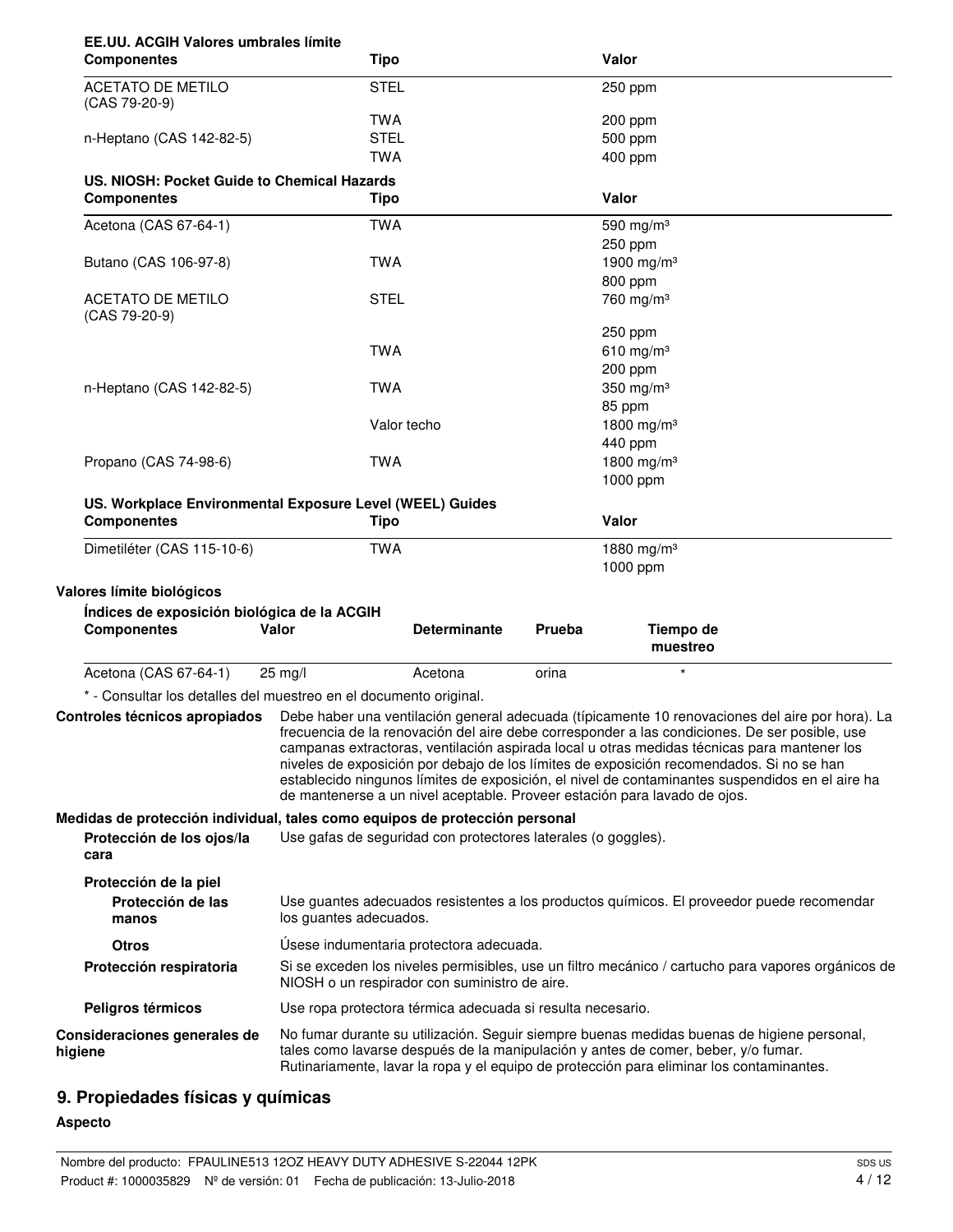| <b>Estado físico</b>                                          | Gas.                                     |
|---------------------------------------------------------------|------------------------------------------|
| Forma                                                         | Aerosol.                                 |
| Color                                                         | No disponible.                           |
| Olor                                                          | No disponible.                           |
| <b>Umbral olfativo</b>                                        | No disponible.                           |
| рH                                                            | No disponible.                           |
| Punto de fusión/punto de<br>congelación                       | No disponible.                           |
| Punto inicial de ebullición e<br>intervalo de ebullición      | 67.05 °C (152.69 °F) estimado            |
| Punto de inflamación                                          | -104.4 °C (-156.0 °F) propulsor estimado |
| Tasa de evaporación                                           | No disponible.                           |
| Inflamabilidad (sólido, gas)                                  | No disponible.                           |
| Límites superior/inferior de inflamabilidad o de explosividad |                                          |
| Límite de inflamabilidad -<br>inferior (%)                    | 2.2 % estimado                           |
| Límite de inflamabilidad -<br>superior (%)                    | 11.4 % estimado                          |
| Límite de explosividad<br>inferior<br>(%)                     | No disponible.                           |
| Límite de explosividad<br>superior<br>(%)                     | No disponible.                           |
| Presión de vapor                                              | 45 - 65 psig @70F estimado               |
| Densidad de vapor                                             | No disponible.                           |
| <b>Densidad relativa</b>                                      | No disponible.                           |
| Solubilidad(es)                                               |                                          |
| Solubilidad (agua)                                            | No disponible.                           |
| Coeficiente de reparto<br>n-octanol/agua                      | No disponible.                           |
| Temperatura de<br>auto-inflamación                            | No disponible.                           |
| Temperatura de<br>descomposición                              | No disponible.                           |
| Viscosidad                                                    | No disponible.                           |
| Información adicional                                         |                                          |
| Propiedades explosivas                                        | No es explosivo.                         |
| <b>Propiedades comburentes</b>                                | No es oxidante.                          |
| Densidad relativa                                             | 0.884 estimado                           |
| 10. Estabilidad y reactividad                                 |                                          |
|                                                               |                                          |

| <b>Reactividad</b>                        | El producto es estable y no reactivo bajo condiciones normales de uso, almacenamiento y<br>transporte. |
|-------------------------------------------|--------------------------------------------------------------------------------------------------------|
| Estabilidad química                       | El material es estable bajo condiciones normales.                                                      |
| Posibilidad de reacciones<br>peligrosas   | No aparece polimerización peligrosa.                                                                   |
| Condiciones que deben<br>evitarse         | Evitar temperaturas por encima del punto de flash. Contacto con materiales incompatibles.              |
| <b>Materiales incompatibles</b>           | Agentes oxidantes fuertes. Nitratos. Flúor. Cloro.                                                     |
| Productos de descomposición<br>peligrosos | No se conoce ningún producto peligroso de la descomposición.                                           |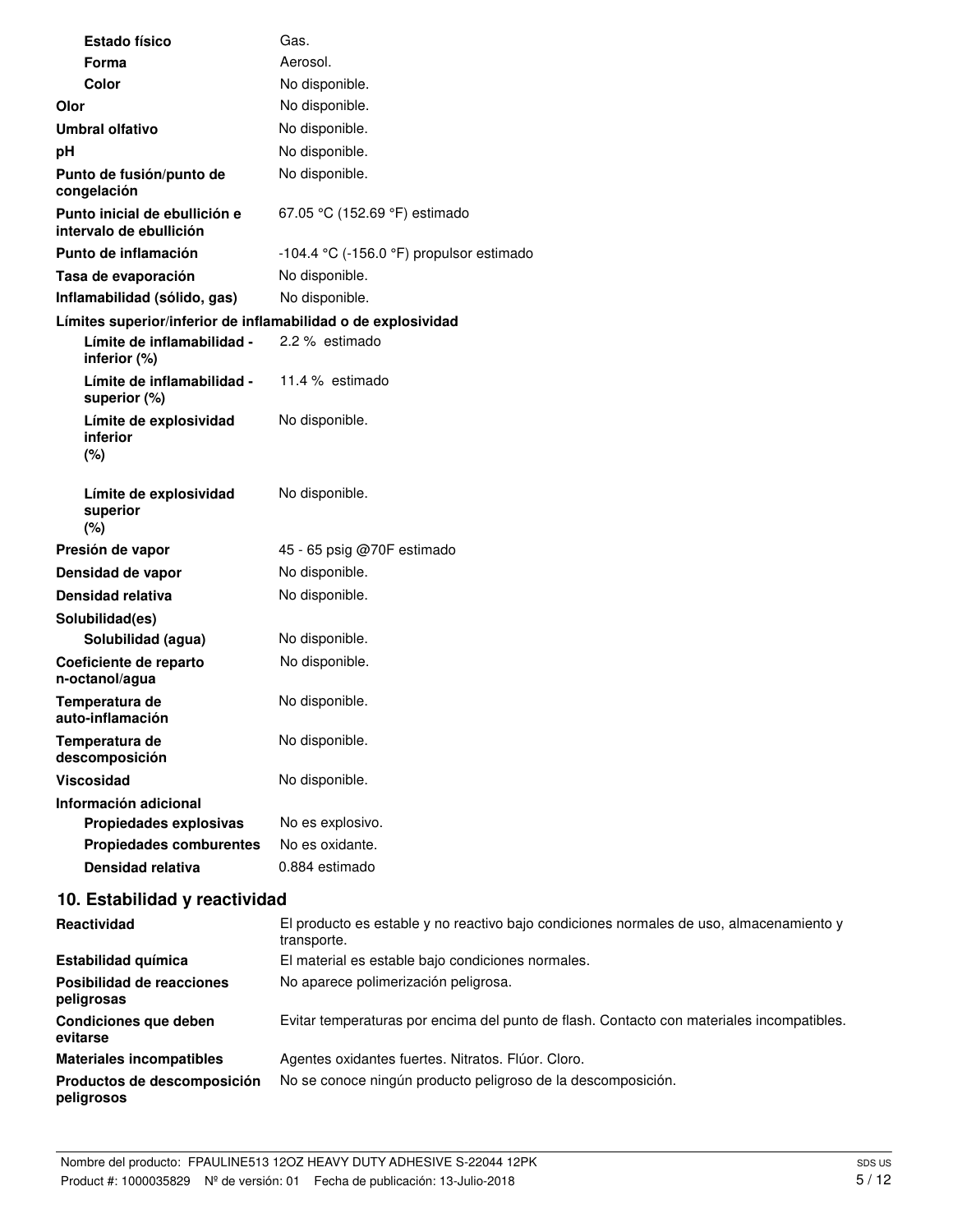# **11. Información toxicológica**

# **Información sobre posibles vías de exposición**

| <b>Inhalación</b>                                                                   | Puede provocar somnolencia y vértigo. Dolor de cabeza. Náusea, vómitos. La inhalación<br>prolongada puede resultar nociva.                                                                          |
|-------------------------------------------------------------------------------------|-----------------------------------------------------------------------------------------------------------------------------------------------------------------------------------------------------|
| Contacto con la piel                                                                | No se esperan efectos adversos por contacto con la piel.                                                                                                                                            |
| Contacto con los ojos                                                               | Provoca irritación ocular grave.                                                                                                                                                                    |
| Ingestión                                                                           | Se espera que representa un riesgo reducido de ingestión.                                                                                                                                           |
| Síntomas relacionados a las<br>características físicas.<br>guímicas y toxicológicas | Puede provocar somnolencia y vértigo. Dolor de cabeza. Náusea, vómitos. Grave irritación de los<br>ojos. Los síntomas pueden incluir escozor, lagrimeo, enrojecimiento, hinchazón y visión borrosa. |

## **Información sobre los efectos toxicológicos**

| <b>Toxicidad aguda</b>       | Efectos narcóticos. |                         |
|------------------------------|---------------------|-------------------------|
| <b>Componentes</b>           | <b>Especies</b>     | Resultados de la prueba |
| Acetona (CAS 67-64-1)        |                     |                         |
| <b>Agudo</b>                 |                     |                         |
| <b>Dérmico</b>               |                     |                         |
| LD50                         | Conejillo de indias | > 7426 mg/kg, 24 Horas  |
|                              |                     | > 9.4 ml/kg, 24 Horas   |
|                              | Conejo              | > 7426 mg/kg, 24 Horas  |
|                              |                     | > 9.4 ml/kg, 24 Horas   |
| Inhalación                   |                     |                         |
| LC50                         | Rata                | 55700 ppm, 3 Horas      |
|                              |                     | 132 mg/l, 3 Horas       |
|                              |                     | 50.1 mg/l               |
| Oral                         |                     |                         |
| LD50                         | Rata                | 5800 mg/kg              |
|                              |                     | $2.2$ ml/kg             |
| Butano (CAS 106-97-8)        |                     |                         |
| <b>Agudo</b>                 |                     |                         |
| Inhalación                   |                     |                         |
| LC50                         | Rata                | 1355 mg/l               |
|                              | Ratón               | 1237 mg/l, 120 Minutos  |
|                              |                     | 52 %, 120 Minutos       |
| Dimetiléter (CAS 115-10-6)   |                     |                         |
| <b>Agudo</b>                 |                     |                         |
| Inhalación<br><b>NOEL</b>    | Rata                | 2 ppm, 6 Horas          |
| METHYL ACETATE (CAS 79-20-9) |                     |                         |
| <b>Agudo</b>                 |                     |                         |
| <b>Dérmico</b>               |                     |                         |
| LD50                         | Rata                | > 2000 mg/kg, 24 Horas  |
| Inhalación                   |                     |                         |
| LC100                        | Conejo              | 98.4 mg/l, 4 Horas      |
| Oral                         |                     |                         |
| LD50                         | Rata                | 6482 mg/kg              |
| n-Heptano (CAS 142-82-5)     |                     |                         |
| <b>Agudo</b>                 |                     |                         |
| <b>Dérmico</b>               |                     |                         |
| LD50                         | Conejo              | > 2000 mg/kg, 24 Horas  |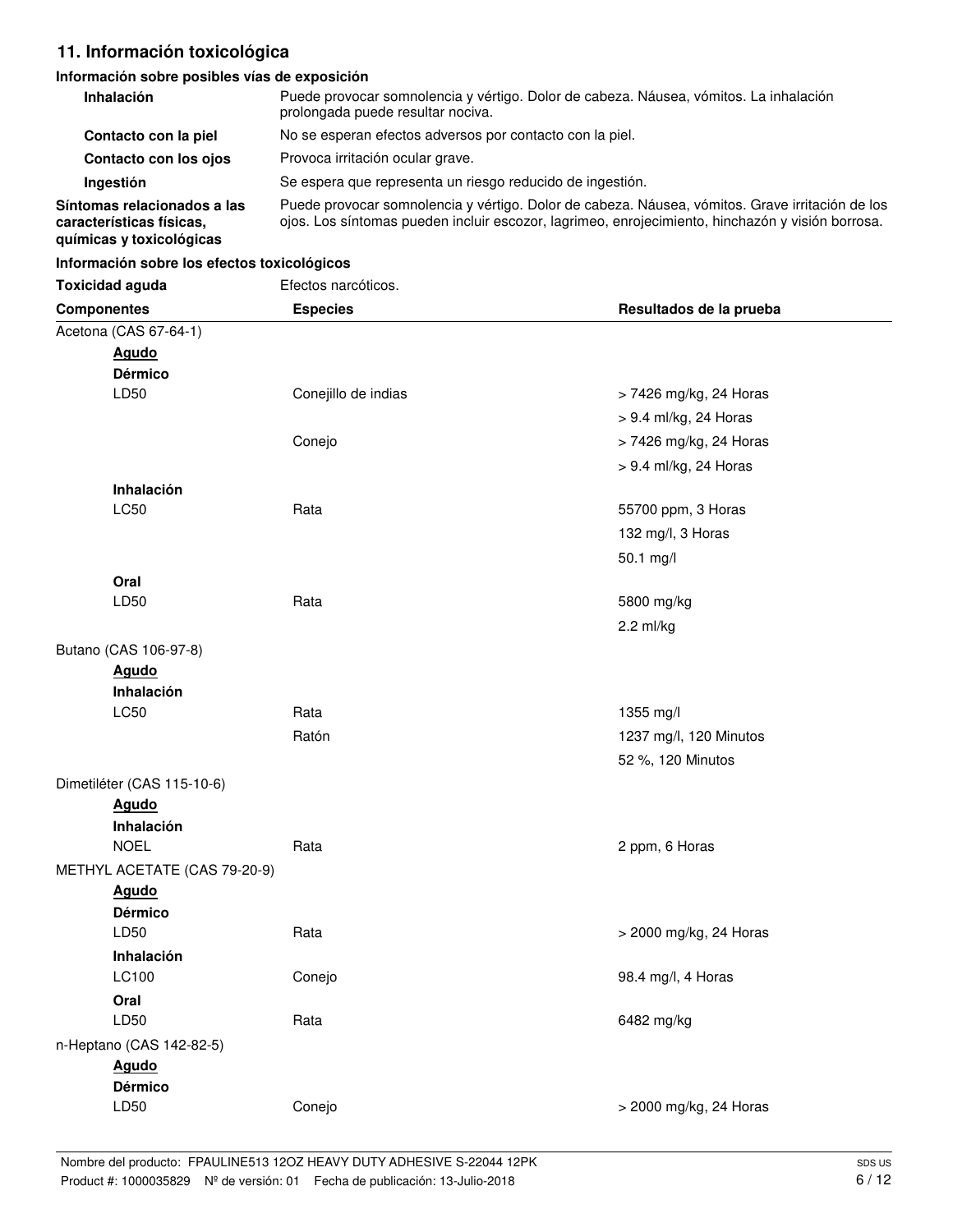| <b>Componentes</b>                                                       | <b>Especies</b>                                                                                                                                       | Resultados de la prueba |
|--------------------------------------------------------------------------|-------------------------------------------------------------------------------------------------------------------------------------------------------|-------------------------|
| Inhalación                                                               |                                                                                                                                                       |                         |
| LC50                                                                     | Rata                                                                                                                                                  | > 29.29 mg/l, 4 Horas   |
| Oral                                                                     |                                                                                                                                                       |                         |
| LD50                                                                     | Rata                                                                                                                                                  | > 5000 mg/kg            |
| Parachlorobenzotrifluoride (pcbtf) (CAS 98-56-6)                         |                                                                                                                                                       |                         |
| <u>Agudo</u>                                                             |                                                                                                                                                       |                         |
| <b>Dérmico</b>                                                           |                                                                                                                                                       |                         |
| LD50                                                                     | Conejo                                                                                                                                                | 0.126 ml/kg, 24 Horas   |
|                                                                          | Rata                                                                                                                                                  | $0.5 - 1$ ml/kg         |
| Inhalación                                                               |                                                                                                                                                       |                         |
| LC50                                                                     | Rata                                                                                                                                                  | 220 ppm, 4 Horas        |
|                                                                          | Ratón                                                                                                                                                 | 200 ppm, 4 Horas        |
| Oral                                                                     |                                                                                                                                                       |                         |
| LD50                                                                     | Rata                                                                                                                                                  | 382 mg/kg               |
|                                                                          |                                                                                                                                                       | 1.39 ml/kg              |
| Propano (CAS 74-98-6)                                                    |                                                                                                                                                       |                         |
| <b>Agudo</b>                                                             |                                                                                                                                                       |                         |
| Inhalación                                                               |                                                                                                                                                       |                         |
| LC50                                                                     | Rata                                                                                                                                                  | 1355 mg/l               |
|                                                                          |                                                                                                                                                       | 658 mg/l/4h             |
|                                                                          | Ratón                                                                                                                                                 | 1237 mg/l, 120 Minutos  |
|                                                                          |                                                                                                                                                       | 52 %, 120 Minutos       |
|                                                                          |                                                                                                                                                       |                         |
|                                                                          | * Las estimaciones para el producto pueden estar basadas en datos adicionales del componente que no se muestran.                                      |                         |
| Corrosión/irritación cutánea                                             | El contacto prolongado con la piel puede causar irritación temporánea.                                                                                |                         |
| <b>Lesiones oculares</b><br>graves/irritación ocular                     | Provoca irritación ocular grave.                                                                                                                      |                         |
| Sensibilización respiratoria o cutánea                                   |                                                                                                                                                       |                         |
| Sensibilización<br>respiratoria                                          | No es un sensibilizante respiratorio.                                                                                                                 |                         |
| Sensibilización cutánea                                                  | No se espera que este producto cause sensibilización cutánea.                                                                                         |                         |
| Mutagenicidad en células<br>germinales                                   | No hay datos disponibles que indiquen que el producto o cualquier compuesto presente en una<br>cantidad superior al 0.1% sea mutagénico o genotóxico. |                         |
| Carcinogenicidad                                                         | El riesgo de cáncer no puede ser excluido tras una exposición prolongada.                                                                             |                         |
|                                                                          | Monografías IARC. Evaluación general de carcinogenicidad                                                                                              |                         |
| No listado.                                                              |                                                                                                                                                       |                         |
|                                                                          | Sustancias específicamente reguladas por la OSHA (29 CFR 1910.1001-1050)                                                                              |                         |
| No reglamentado.<br>No listado.                                          | US. National Toxicology Program (NTP) Report on Carcinogens                                                                                           |                         |
| Toxicidad para la reproducción                                           | No se espera que este producto tenga efectos adversos para la reproducción o el feto.                                                                 |                         |
|                                                                          | Puede provocar somnolencia y vértigo.                                                                                                                 |                         |
| Toxicidad específica en<br>determinados órganos -<br>exposición única    |                                                                                                                                                       |                         |
| Toxicidad específica en<br>determinados órganos -<br>exposición repetida | No clasificado.                                                                                                                                       |                         |
| Peligro por aspiración                                                   | Poco probable debido a la forma del producto.                                                                                                         |                         |
| Efectos crónicos                                                         | La inhalación prolongada puede resultar nociva. Una exposición prolongada puede producir<br>efectos crónicos.                                         |                         |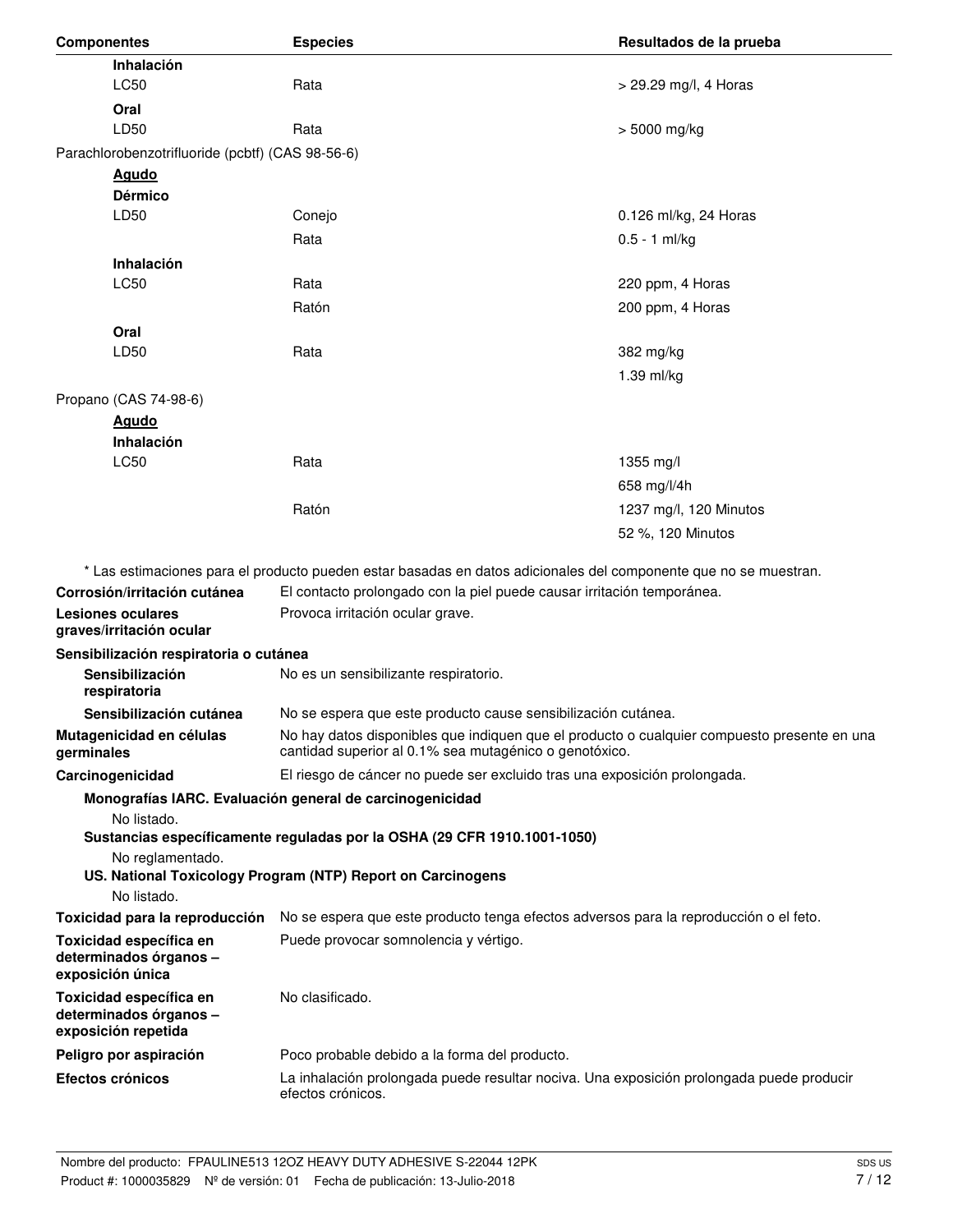# **12. Información ecológica**

**Ecotoxicidad** Nocivo para los organismos acuáticos, con efectos nocivos duraderos.

| ,,,,,,,,,,,,                 |                  |                                                                            |                                |  |
|------------------------------|------------------|----------------------------------------------------------------------------|--------------------------------|--|
| <b>Componentes</b>           |                  | <b>Especies</b>                                                            | Resultados de la prueba        |  |
| Acetona (CAS 67-64-1)        |                  |                                                                            |                                |  |
| Acuático (a)                 |                  |                                                                            |                                |  |
| Crustáceos                   | EC50             | Pulga de agua (Daphnia magna)                                              | 21.6 - 23.9 mg/l, 48 horas     |  |
| Pez                          | <b>LC50</b>      | Trucha arco iris, trucha Donaldson<br>(Oncorhynchus mykiss)                | 4740 - 6330 mg/l, 96 horas     |  |
| Dimetiléter (CAS 115-10-6)   |                  |                                                                            |                                |  |
| Acuático (a)                 |                  |                                                                            |                                |  |
| Crustáceos                   | EC50             | pulga de agua (daphnia pulex)                                              | 4.3 - 7.8 mg/l, 48 horas       |  |
| Pez                          | LC50             | Lubina estriada (Morone saxatilis)                                         | 10.302 - 16.743 mg/l, 96 horas |  |
| METHYL ACETATE (CAS 79-20-9) |                  |                                                                            |                                |  |
| Acuático (a)                 |                  |                                                                            |                                |  |
| Algas                        | IC <sub>50</sub> | Algas                                                                      | 120.0001 mg/L, 72 Horas        |  |
| Crustáceos                   | <b>EC50</b>      | Dafnia                                                                     | 1026.7 mg/L, 48 Horas          |  |
| Pez                          | LC50             | Piscardo de cabeza gorda (Pimephales 295 - 348 mg/l, 96 horas<br>promelas) |                                |  |
| n-Heptano (CAS 142-82-5)     |                  |                                                                            |                                |  |
| Acuático (a)                 |                  |                                                                            |                                |  |
| Pez                          | LC50             | Tilapia de Mozambique (Tilapia<br>mossambica)                              | 375 mg/l, 96 horas             |  |

\* Las estimaciones para el producto pueden estar basadas en datos adicionales del componente que no se muestran.

Persistencia y degradabilidad No existen datos sobre la degradabilidad del producto.

# **Potencial de bioacumulación**

| Potencial de bioacumulación |                                                        |
|-----------------------------|--------------------------------------------------------|
|                             | Octanol/agua, coeficiente de partición log Kow         |
| Acetona                     | $-0.24$                                                |
| <b>Butano</b>               | 2.89                                                   |
| Dimetiléter                 | 0.1                                                    |
| <b>METHYL ACETATE</b>       | 0.18                                                   |
| n-Heptano                   | 4.66                                                   |
| Propano                     | 2.36                                                   |
| Movilidad en el suelo       | No hay datos disponibles.                              |
| Otron ofooton advarage      | No se provén etres efectos medicambientales adverses e |

**Otros efectos adversos** No se prevén otros efectos medioambientales adversos (p.e. agotamiento del ozono, potencial de creación fotoquímica de ozono, disrupción endocrina, potencial de calentamiento global) por parte de este componente.

# **13. Consideraciones relativas a la eliminación**

| Instrucciones para la<br>eliminación            | Recoger y recuperar o botar en recipientes sellados en un vertedero oficial. Contenido bajo<br>presión. No punzar, incinerar ni aplastar. No permita que este material se drene en los<br>drenajes/suministros de agua. No contaminar los estangues, rios o aceguias con producto<br>químico o envase usado. Eliminar el contenido/el recipiente de conformidad con la normativa<br>local, regional, nacional o internacional. |
|-------------------------------------------------|--------------------------------------------------------------------------------------------------------------------------------------------------------------------------------------------------------------------------------------------------------------------------------------------------------------------------------------------------------------------------------------------------------------------------------|
| Normativas de eliminación<br><b>locales</b>     | Elimine de acuerdo con todas las reglamentaciones aplicables.                                                                                                                                                                                                                                                                                                                                                                  |
| Código de residuo peligroso                     | El código de Desecho debe ser atribuído de acuerdo entre el usuario, el productor y la compañía<br>de eliminación de desechos.                                                                                                                                                                                                                                                                                                 |
| Desechos de residuos /<br>producto no utilizado | Eliminar, observando las normas locales en vigor. Los recipientes vacíos o los revestimientos<br>pueden retener residuos de producto. Este material y su recipiente deben desecharse de manera<br>segura (ver: Instrucciones de eliminación).                                                                                                                                                                                  |
| <b>Envases contaminados</b>                     | Ya que los recipientes vacíos pueden contener restos de producto, obsérvense las advertencias<br>indicadas en la etiqueta después de vaciarse el recipiente. Los contenedores vacíos deben ser<br>llevados a un sitio de manejo aprobado para desechos, para el reciclado o eliminación. No<br>reutilizar los recipientes vacíos.                                                                                              |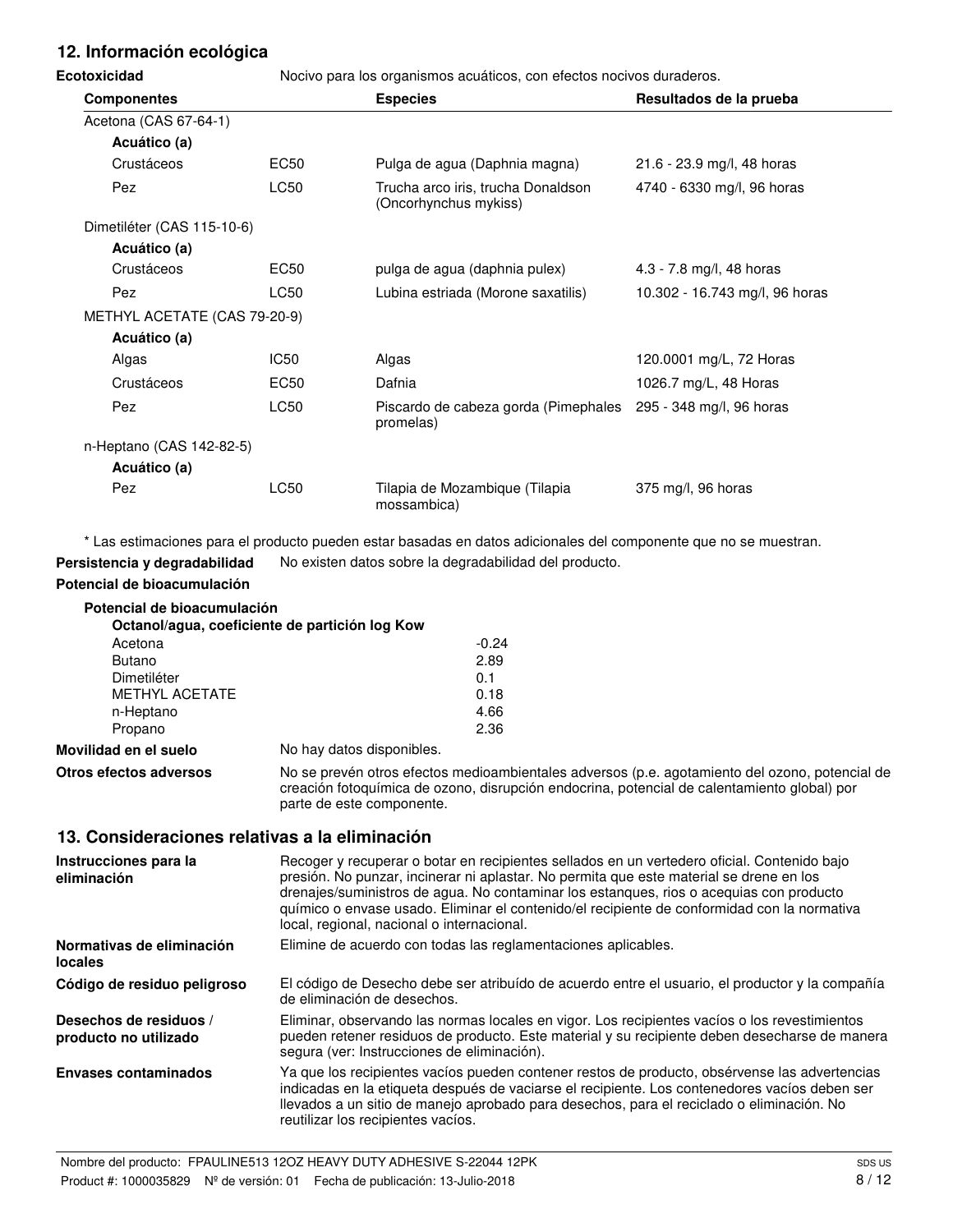# **14. Información relativa al transporte**

## **DOT**

| Número ONU                                                            | UN1950                                                                                                                     |  |  |
|-----------------------------------------------------------------------|----------------------------------------------------------------------------------------------------------------------------|--|--|
| Designación oficial de<br>transporte de las Naciones<br><b>Unidas</b> | Aerosoles, inflamable, (each not exceeding 1 L capacity)                                                                   |  |  |
| Clase(s) de peligro para el transporte                                |                                                                                                                            |  |  |
| Clase                                                                 | 2.1                                                                                                                        |  |  |
| Riesgo subsidiario                                                    |                                                                                                                            |  |  |
| Label(s)                                                              | 2.1                                                                                                                        |  |  |
| Grupo de embalaje                                                     | No es aplicable.                                                                                                           |  |  |
| <b>Precauciones particulares</b><br>para los usuarios                 | Lea las instrucciones de seguridad, la FDS y los procedimientos de emergencia antes de<br>manejar el producto.             |  |  |
| <b>Disposiciones especiales</b>                                       | N <sub>82</sub>                                                                                                            |  |  |
| Excepciones de envasado                                               | 306                                                                                                                        |  |  |
| Envasado no a granel                                                  | Ninguno                                                                                                                    |  |  |
| Envasado a granel                                                     | Ninguno                                                                                                                    |  |  |
|                                                                       | This product meets the exception requirements of section 173,306 as a limited quantity and may be shipped as a limited qua |  |  |

This product meets the exception requirements of section 173.306 as a limited quantity and may be shipped as a limited quantity. Until 12/31/2020, the "Consumer Commodity - ORM-D" marking may still be used in place of the new limited quantity diamond mark for packages of UN 1950 Aerosols. Limited quantities require the limited quantity diamond mark on cartons after 12/31/20 and may be used now in place of the "Consumer Commodity ORM-D" marking.

## **IATA**

| <b>UN number</b>                  | <b>UN1950</b>                                                                                                                                                                   |
|-----------------------------------|---------------------------------------------------------------------------------------------------------------------------------------------------------------------------------|
| UN proper shipping name           | Aerosols, flammable                                                                                                                                                             |
| <b>Transport hazard class(es)</b> |                                                                                                                                                                                 |
| <b>Class</b>                      | 2.1                                                                                                                                                                             |
| <b>Subsidiary risk</b>            |                                                                                                                                                                                 |
| Label(s)                          | 2.1                                                                                                                                                                             |
| Packing group                     | Not applicable.                                                                                                                                                                 |
| <b>Environmental hazards</b>      | No.                                                                                                                                                                             |
| <b>ERG Code</b>                   | 101                                                                                                                                                                             |
|                                   | Special precautions for user Read safety instructions, SDS and emergency procedures before handling. Read safety<br>instructions, SDS and emergency procedures before handling. |
| <b>Other information</b>          |                                                                                                                                                                                 |
| Passenger and cargo<br>aircraft   | Allowed with restrictions.                                                                                                                                                      |
| Cargo aircraft only               | Allowed with restrictions.                                                                                                                                                      |
| <b>Packaging Exceptions</b>       | LTD QTY                                                                                                                                                                         |
| <b>IMDG</b>                       |                                                                                                                                                                                 |
| <b>UN number</b>                  | <b>UN1950</b>                                                                                                                                                                   |
| UN proper shipping name           | <b>AEROSOLS</b>                                                                                                                                                                 |
| <b>Transport hazard class(es)</b> |                                                                                                                                                                                 |
| <b>Class</b>                      | 2.1                                                                                                                                                                             |
| <b>Subsidiary risk</b>            |                                                                                                                                                                                 |
| Label(s)                          | None                                                                                                                                                                            |
| Packing group                     | Not applicable.                                                                                                                                                                 |
| <b>Environmental hazards</b>      |                                                                                                                                                                                 |
| <b>Marine pollutant</b>           | No.                                                                                                                                                                             |
| <b>EmS</b>                        | $F-D, S-U$                                                                                                                                                                      |
|                                   | Special precautions for user Read safety instructions, SDS and emergency procedures before handling. Read safety<br>instructions, SDS and emergency procedures before handling. |
| <b>Packaging Exceptions</b>       | I TD OTY                                                                                                                                                                        |
| Transporte a granel con arreglo   | No aplicable.                                                                                                                                                                   |
| al anexo II del Convenio Marpol   |                                                                                                                                                                                 |
| 73/78 y del Código IBC            |                                                                                                                                                                                 |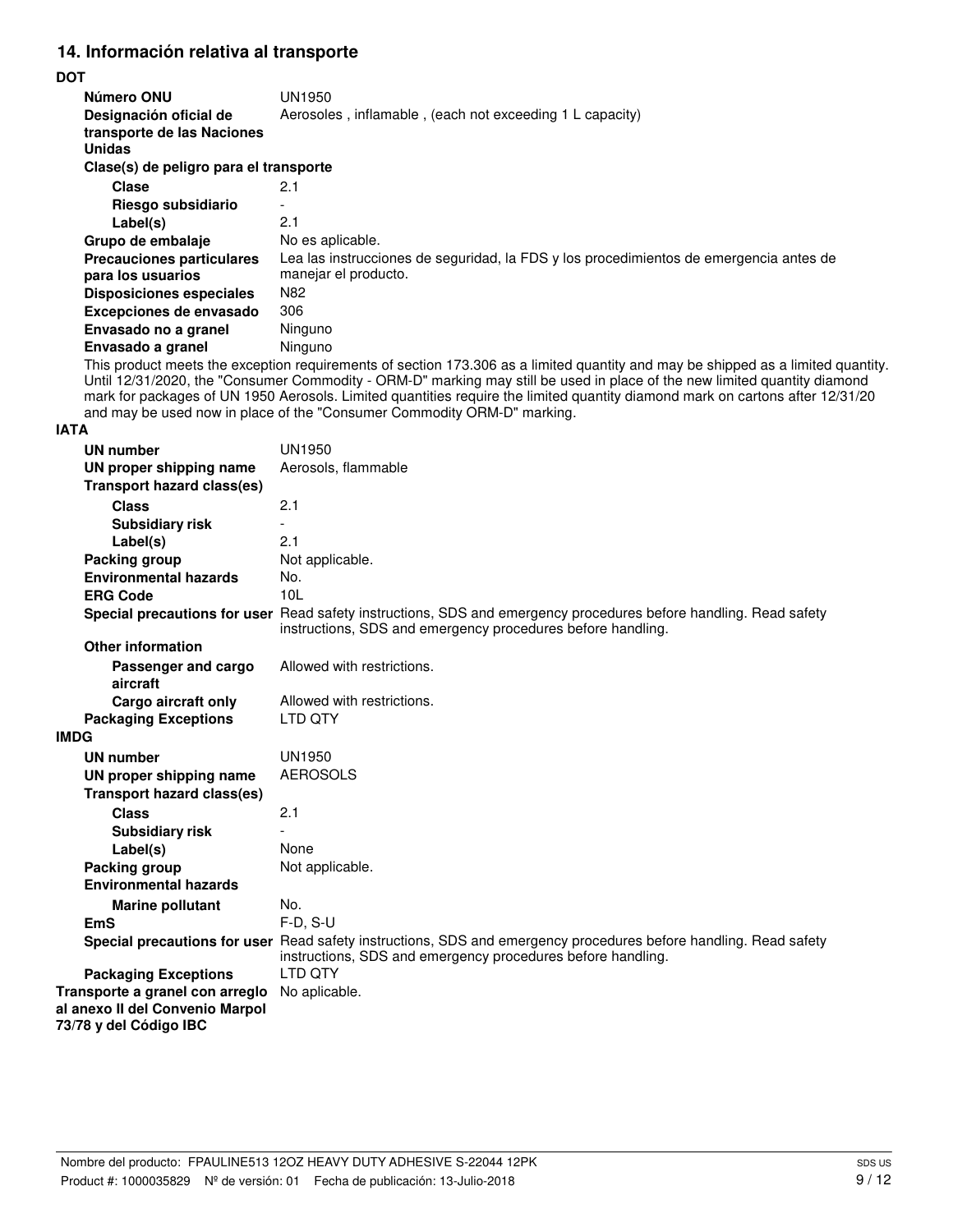

**DOT**

## **15. Información reglamentaria**

El producto es un "Producto químico peligroso" tal como lo define la Norma de comunicación de peligro OSHA, 29 CFR 1910.1200. **reglamentación Federal de EE.UU.**

## **TSCA artículo 12(b) Notificación de exportaciones (40 CFR 707, subapart. D)**

Parachlorobenzotrifluoride (pcbtf) (CAS 98-56-6) 1.0 % One-Time Export Notification only.

## **CERCLA Hazardous Substance List (40 CFR 302.4) (Lista de sustancias peligrosas):**

Acetona (CAS 67-64-1) Listado.

## **SARA 304 Emergency release notification**

No reglamentado.

# **Sustancias específicamente reguladas por la OSHA (29 CFR 1910.1001-1050)**

No reglamentado.

#### **Ley de Enmiendas y Reautorizaciones Superiores (Superfund) de 1986 (SARA)**

**Categorías de riesgo**

Peligro Inmediato: - Si Peligro Retrasado: - no Riesgo de ignición - Si Peligro de Presión: - Si Riesgo de reactividad - no

#### **SARA 302 Sustancia extremadamente peligrosa**

No listado.

**SARA 311/312 Producto** no

## **químico peligroso**

**SARA 313 (TRI, Notificación de emisiones de productos tóxicos)**

No reglamentado.

## **Otras normativas federales**

**Ley de aire limpio [Clean Air Act (CAA)], artículo 112, lista de Contaminantes del aire peligrosos [Hazardous Air Pollutants (HAP)]**

No reglamentado.

**Ley de aire limpio (CAA) Sección 112(r) Prevención de liberación accidental (40 CFR 68.130)**

Butano (CAS 106-97-8) Dimetiléter (CAS 115-10-6) Propano (CAS 74-98-6)

Ley Safe Drinking Water No reglamentado.

## **Act (SDWA)**

**Drug Enforcement Administration (DEA). List 2, Essential Chemicals (21 CFR 1310.02(b) and 1310.04(f)(2) and Chemical Code Number**

Acetona (CAS 67-64-1) 6532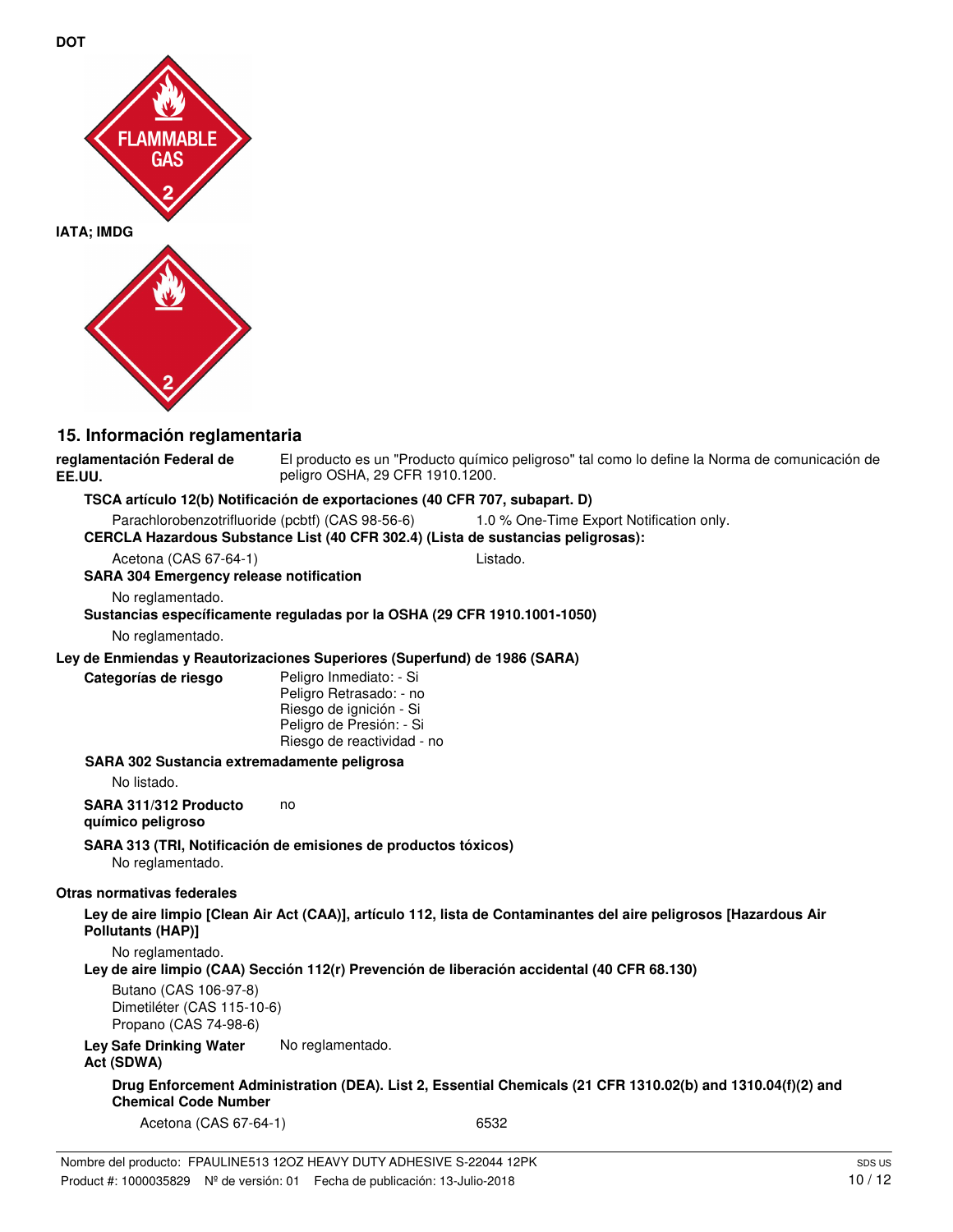| exentas (21 CFR 1310.12(c))                                                                                                              |                                        | Administración de cumplimiento de leyes sobre las drogas (DEA) estadounidense. Listas 1 y 2, Mezclas químicas                                                                                         |                        |
|------------------------------------------------------------------------------------------------------------------------------------------|----------------------------------------|-------------------------------------------------------------------------------------------------------------------------------------------------------------------------------------------------------|------------------------|
| Acetona (CAS 67-64-1)<br><b>DEA Exempt Chemical Mixtures Code Number</b>                                                                 |                                        | 35 %WV                                                                                                                                                                                                |                        |
| Acetona (CAS 67-64-1)                                                                                                                    |                                        | 6532                                                                                                                                                                                                  |                        |
| Normativas estatales de EE.UU.                                                                                                           |                                        |                                                                                                                                                                                                       |                        |
|                                                                                                                                          |                                        | US. California Controlled Substances. CA Department of Justice (California Health and Safety Code Section 11100)                                                                                      |                        |
| No listado.<br>(a))                                                                                                                      |                                        | US. California. Candidate Chemicals List. Safer Consumer Products Regulations (Cal. Code Regs, tit. 22, 69502.3, subd.                                                                                |                        |
| Acetona (CAS 67-64-1)                                                                                                                    |                                        |                                                                                                                                                                                                       |                        |
| Butano (CAS 106-97-8)                                                                                                                    |                                        |                                                                                                                                                                                                       |                        |
| EE.UU., Massachusetts, Derecho a la información - Lista de sustancias                                                                    |                                        |                                                                                                                                                                                                       |                        |
| Acetona (CAS 67-64-1)<br>Butano (CAS 106-97-8)<br>Dimetiléter (CAS 115-10-6)<br>METHYL ACETATE (CAS 79-20-9)<br>n-Heptano (CAS 142-82-5) |                                        |                                                                                                                                                                                                       |                        |
| Propano (CAS 74-98-6)                                                                                                                    |                                        |                                                                                                                                                                                                       |                        |
|                                                                                                                                          |                                        | EE.UU., Nueva Jersey, Ley de derecho a la información por parte de los trabajadores y la comunidad                                                                                                    |                        |
| Acetona (CAS 67-64-1)<br>Butano (CAS 106-97-8)<br>Dimetiléter (CAS 115-10-6)<br>METHYL ACETATE (CAS 79-20-9)<br>n-Heptano (CAS 142-82-5) |                                        |                                                                                                                                                                                                       |                        |
| Propano (CAS 74-98-6)                                                                                                                    |                                        | EE.UU., Pennsylvania, Ley de derecho a la información por parte de los trabajadores y la comunidad                                                                                                    |                        |
| Acetona (CAS 67-64-1)<br>Butano (CAS 106-97-8)                                                                                           |                                        |                                                                                                                                                                                                       |                        |
| Dimetiléter (CAS 115-10-6)<br>METHYL ACETATE (CAS 79-20-9)<br>n-Heptano (CAS 142-82-5)<br>Propano (CAS 74-98-6)                          |                                        |                                                                                                                                                                                                       |                        |
| EE.UU., Rhode Island, Derecho a la información                                                                                           |                                        |                                                                                                                                                                                                       |                        |
| Acetona (CAS 67-64-1)<br>Butano (CAS 106-97-8)<br>Dimetiléter (CAS 115-10-6)<br>Propano (CAS 74-98-6)                                    |                                        |                                                                                                                                                                                                       |                        |
| EE.UU., California, Proposición 65                                                                                                       |                                        |                                                                                                                                                                                                       |                        |
| de cáncer y defectos de nacimiento u otros daños reproductivos.                                                                          |                                        | ADVERTENCIA: Este producto contiene un componente químico que en el Estado de California se conoce como una causa                                                                                     |                        |
|                                                                                                                                          |                                        | EE.UU. - Proposición 65 de California - CyTR: Fecha de listado/Sustancia carcinógena                                                                                                                  |                        |
| Acetaldehído (CAS 75-07-0)<br>Benceno (CAS 71-43-2)<br>Etilbenceno (CAS 100-41-4)<br>naftaleno (CAS 91-20-3)                             |                                        | Listado: Abril 1, 1988<br>Listado: Febrero 27, 1987<br>Listado: Junio 11, 2004<br>Listado: Abril 19, 2002<br>EE.UU. - Proposición 65 de California - CyTR: Fecha de listado/Toxina para el desarrollo |                        |
| Benceno (CAS 71-43-2)                                                                                                                    |                                        | Listado: Diciembre 26, 1997                                                                                                                                                                           |                        |
| Metanol (CAS 67-56-1)<br>tolueno (CAS 108-88-3)                                                                                          |                                        | Listado: Marzo 16, 2012<br>Listado: Enero 1, 1991                                                                                                                                                     |                        |
|                                                                                                                                          |                                        | EE.UU. - Proposición 65 de California - CyTR: Fecha de listado/Toxina para la reproducción masculina                                                                                                  |                        |
| Benceno (CAS 71-43-2)                                                                                                                    |                                        | Listado: Diciembre 26, 1997                                                                                                                                                                           |                        |
| <b>Inventarios internacionales</b>                                                                                                       |                                        |                                                                                                                                                                                                       |                        |
| País(es) o región                                                                                                                        | Nombre de inventario                   |                                                                                                                                                                                                       | En existencia (sí/no)* |
| Australia                                                                                                                                |                                        | Inventario Australiano de Sustancias Químicas (en inglés, AICS)                                                                                                                                       | no                     |
| Canadá                                                                                                                                   |                                        | Listado de Sustancias Domésticas (en inglés, DSL)                                                                                                                                                     | Si                     |
| Canadá                                                                                                                                   |                                        | Lista de Sustancias No Domésticas (en inglés, NDSL)                                                                                                                                                   | no                     |
| China                                                                                                                                    | Existing Chemical Substances in China) | Inventario de sustancias químicas nuevas en China (Inventory of                                                                                                                                       | Si                     |